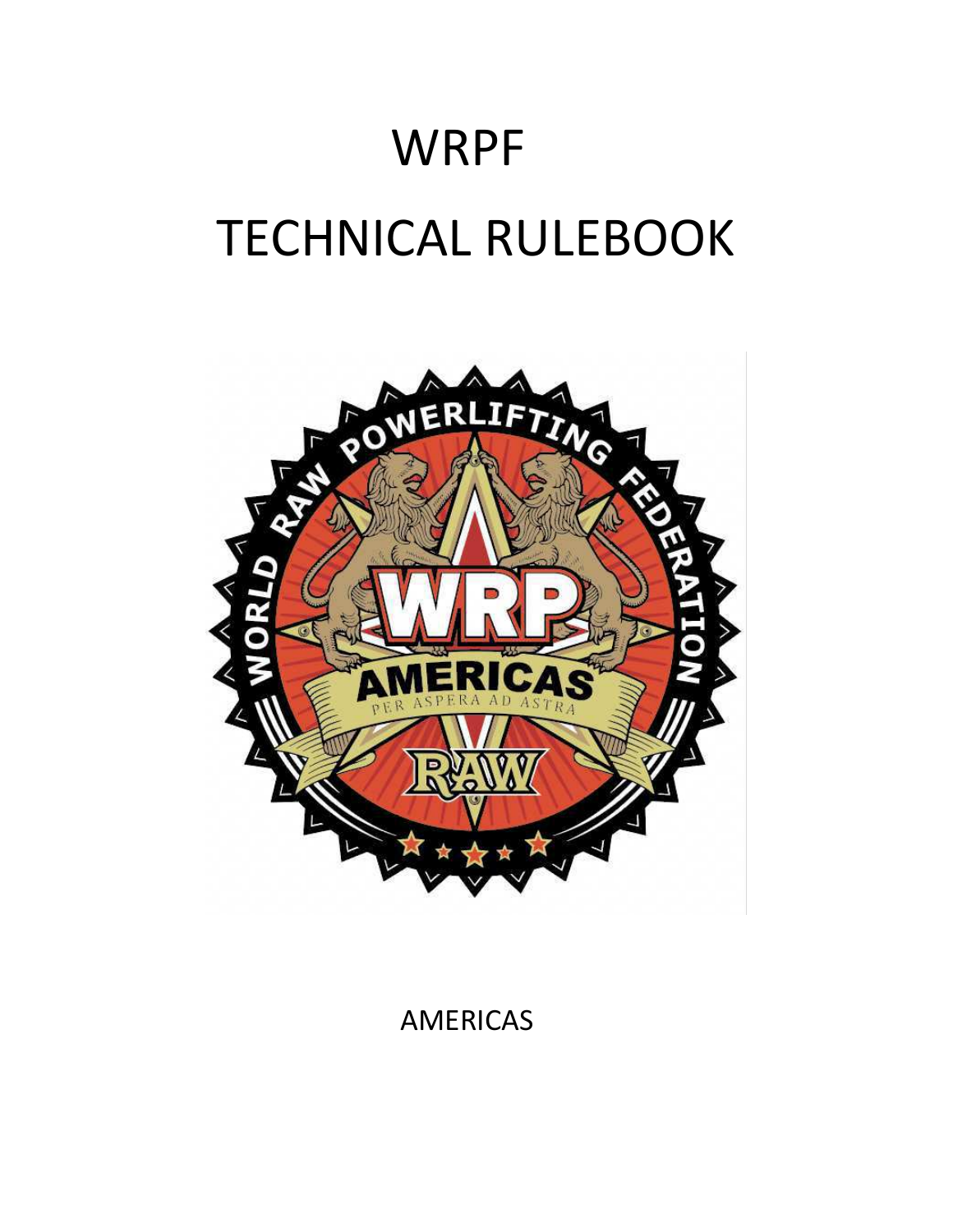#### Contents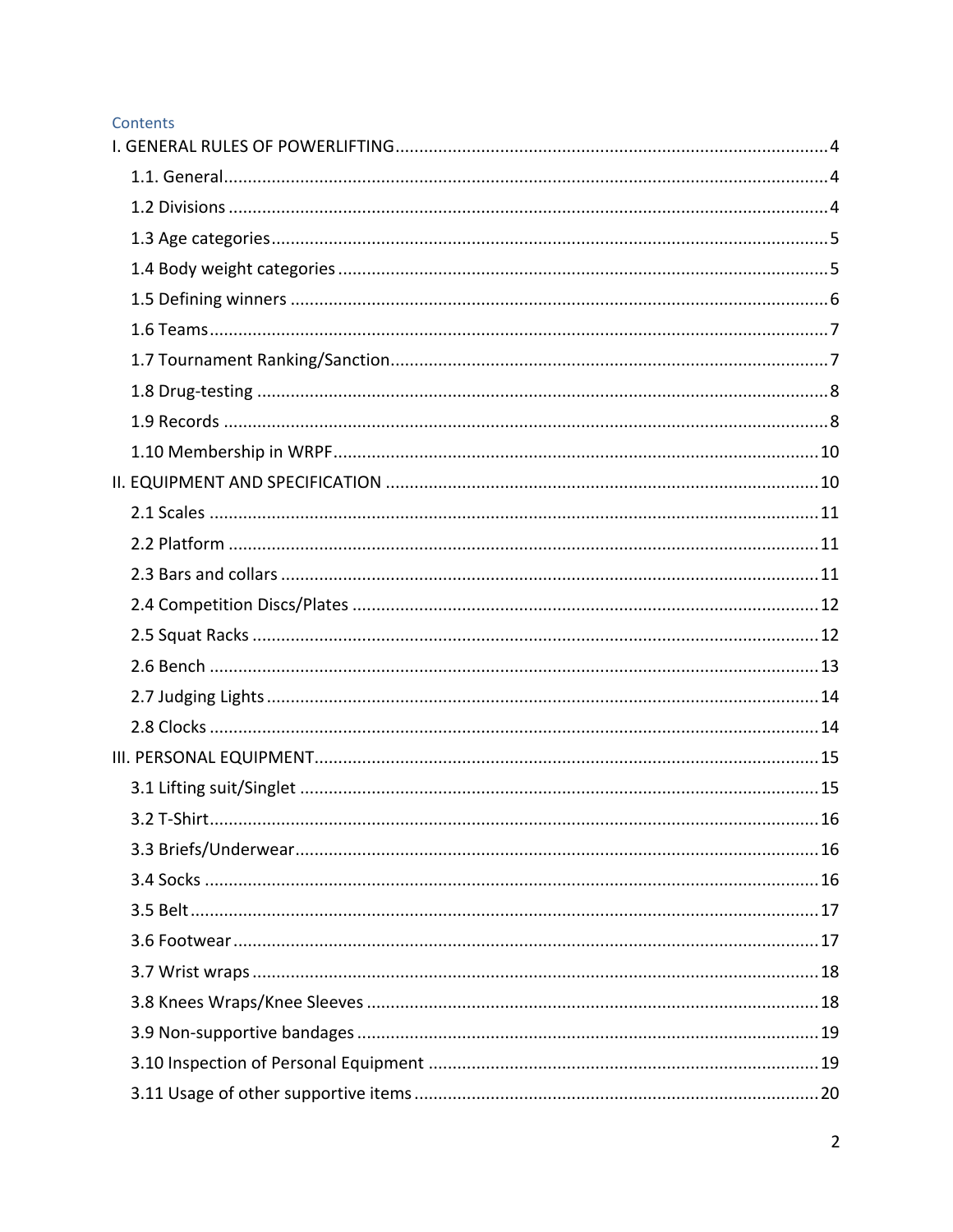| VIII. |  |  |
|-------|--|--|
|       |  |  |
|       |  |  |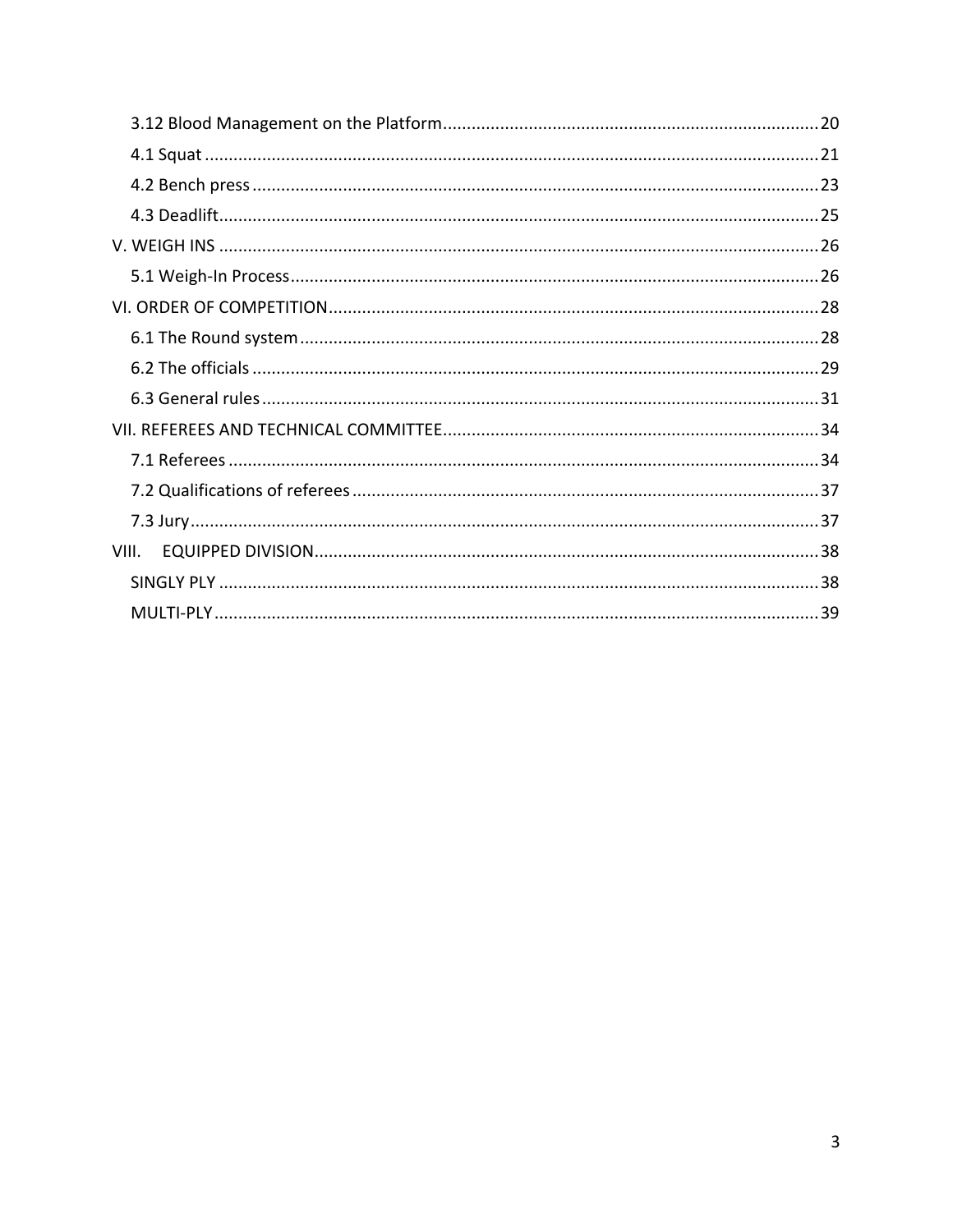# <span id="page-3-0"></span>**I.GENERAL RULES OF POWERLIFTING**

### <span id="page-3-1"></span>**1.1. General**

1.1.1. World Raw Powerlifting Federation (WRPF), is an independent sport organization the main aim of which is to popularize and promote RAW powerlifting in the world.

1.1.2. Technical Rules book of the WRPF is the main document, which identifies basic principles of organizing and running WRPF championships. The athletes, who are performing at the competitions, coaches and officials, must know and abide these rules.

1.1.3. The WRPF recognizes the following lifts in all competitions run under WRPF rules:

Full power: Squat, Bench Press, Deadlift;

Push-pull (Bench Press and Deadlift);

Bench Press Only and Deadlift Only;

1.1.4. Raw and Classic Powerlifting Definition:

\*The approved costume and equipment allowed for the RAW division competitions will be defined as a non–supportive, one piece, single-ply singlet, a t-shirt, optional undershorts, socks, optional belt, shoes, and optional single-ply wrist wraps and knee sleeves. Knee wraps are not allowed in the Raw division.

#### **The Rules of Performance for all three lifts are the same for Raw and Classic competitors.**

\*The approved costume and equipment allowed for the CLASSIC division competitions will be defined as a non–supportive, one piece, single-ply singlet, a t-shirt, optional undershorts, socks, optional belt, shoes, and optional single-ply wrist wraps, knee sleeves and/or knee wraps.

1.1.5. The 3 lifts must be taken in the same sequence in all competitions conducted under WRPF rules: Squat, Bench Press and Deadlift. Push-pull must be taken in the same sequence in all competitions: Bench Press and Deadlift.

1.1.6. Updates to the rulebook may be made yearly.

#### <span id="page-3-2"></span>**1.2 Divisions**

Competitions are Sanctioned in the following divisions:

● Drug Tested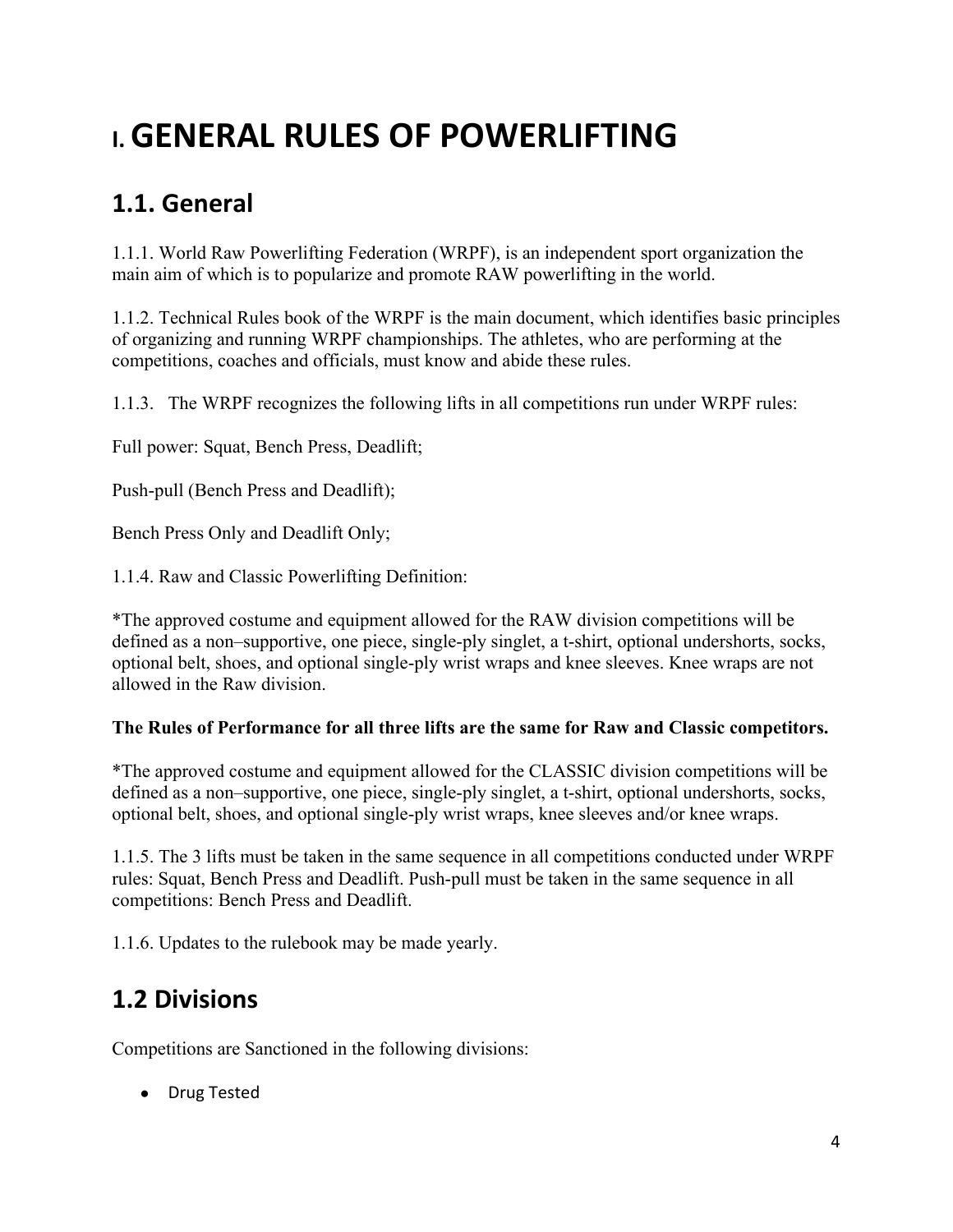● Untested

#### <span id="page-4-0"></span>**1.3 Age categories**

1.3.1 To compete the athlete must be at least 14 years of age or older. The athlete must be at the minimum age on the day of the competition. An athlete who has not attained minimum age on the day of the competition can take part in the competition only with the written permission of their parents or legal guardian and will be considered a guest Lifter. They will not be eligible for Records or Competition placing.

1.3.2 The day a Junior turns 24 years old they are no longer a Junior.

1.3.3. The following age categories for men and women are recognized by the WRPF

Junior: 14-16, 17-19, 20-23

Open: 24 and above

Sub-Masters: 35-39

Masters: 40-44, 45-49, 50-54, 55-59, 60-64, 65-69, 70-74, 75-79, 80+.

1.3.4 It is allowed to cross enter age categories; Junior and Open, Masters and Open etc.

#### <span id="page-4-1"></span>**1.4 Body weight categories**

**Men:** 

52.0 kg Class up to 52.0 kg 56.0 kg Class from 52.01 to 56 kg 60.0 kg Class from 56.01 to 60.0 kg 67.5 kg Class from 60.01 to 67.5 kg 75.0 kg Class from 67.51 to 75.0 kg 82.5 kg Class from 75.01 to 82.5 kg 90.0 kg Class from 82.51 to 90.0 kg 100.0 kg Class from 90.01 to 100.0 kg 110.0 kg Class from 100.01 to 110.0 kg 125.0 kg Class from 110.01 to 125.0 kg 140.0 kg Class from 125.01 to 140.0 kg 140.0 kg + Class from 140.01 to unlimited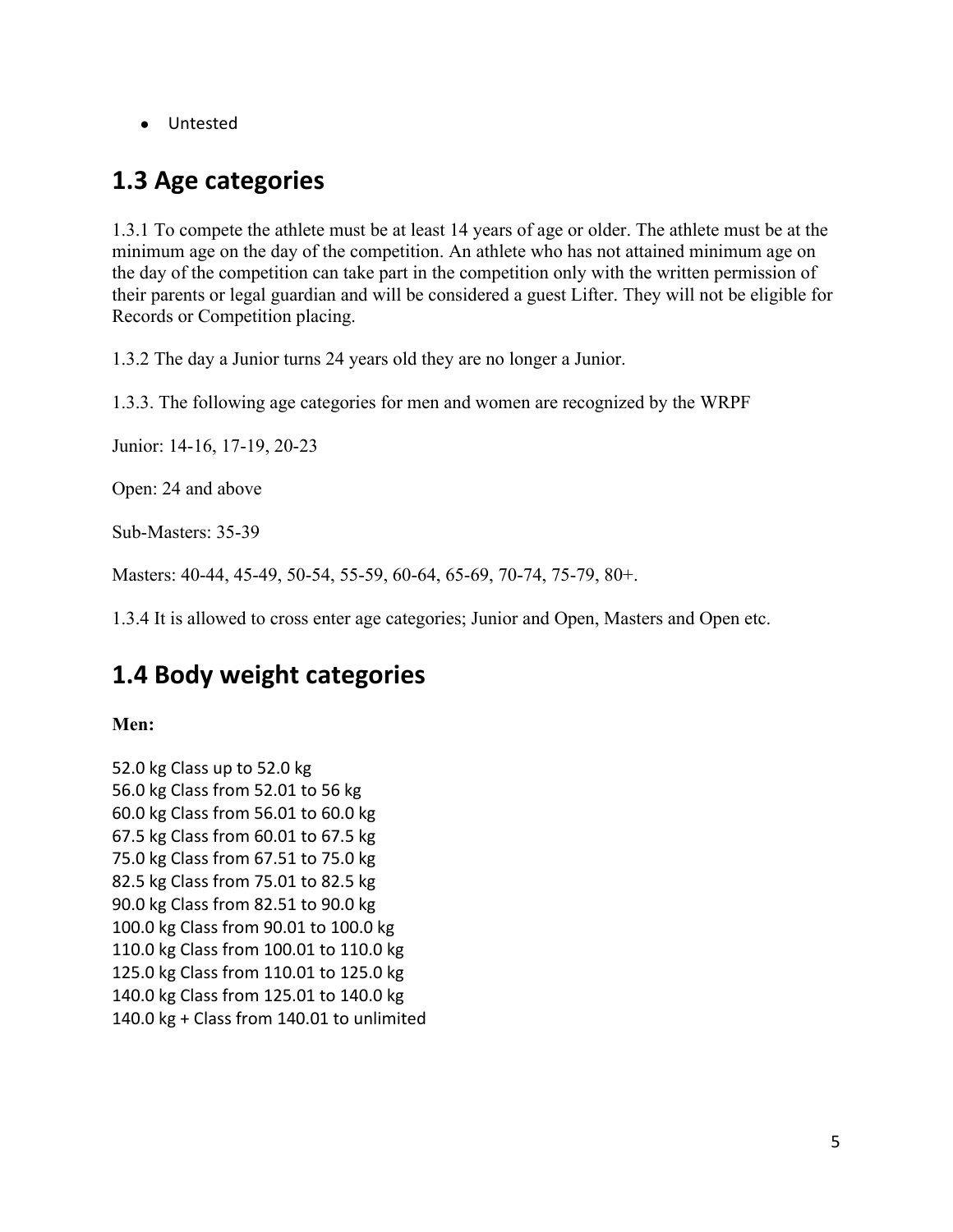#### **Women:**

44.0 kg Class up to 44.0 kg 48.0 kg Class from 44.01 to 48.0 kg 52.0 kg Class from 48.01 to 52.0 kg 56.0kg Class from 52.01 to 56.0 kg 60.0 kg Class from 56.01 to 60.0 kg 67.5 kg Class from 60.01 to 67.5 kg 75.0 kg Class from 67.51 to 75.0kg 82.5 kg Class from 75.01 to 82.5 kg 90.0 kg Class from 82.51 to 90.0 kg 100.0 kg Class from 90.01 to 100.0 kg 110.0 kg Class from 100.01 to 110.0 kg 125.0 kg Class from 110.01 to 125.0 kg 140.0 kg Class from 125.01 to 140.0 kg 140.0 kg + Class from 140.01 to unlimited

#### <span id="page-5-0"></span>**1.5 Defining winners**

1.5.1 The athlete, who has finished the competition with the largest total in their category, weight and age class is awarded First Place. The "total" includes the best of all 3 attempts performed by the athlete at that competition. Other placings are determined in descending order based on their "total." The athlete, who fails to turn in a total (aka Bombs) shall be excluded from further lifting in the competition. An exception can be granted by the Meet Director and the Lifter will be considered a "Guest Lifter."

1.5.2 The athlete, who has made the largest total, is titled as the winner in Push-pull, following the results of the two competitive lifts. The total includes the highest number of the 3 attempts performed by the athlete. Other athletes are determined in descending order based on the total turned in. The athlete, who fails to turn in a total (aka Bombs) shall be excluded from further lifting in the competition. An exception can be granted by the Meet Director and the Lifter will be considered a "Guest Lifter."

1.5.3 The athlete, who has turned in the largest total in the Single Lift Division is the winner in single lift (Bench Press or Deadlift). The total includes the highest number from all three attempts by the athlete. Other placings are determined in descending order based on the turned in total.

1.5.4 If the total of two or more athletes are the same, the First Place is given to the athlete with the lighter bodyweight. If two athletes have been weighed-in with the same body weight and by the end of the competition got the same total, a re-weighing will be mandatory, and First Place will be awarded to the lighter Lifter. If the bodyweight of the athletes is the same again, then both athletes are given the same placing and the next place is not occupied.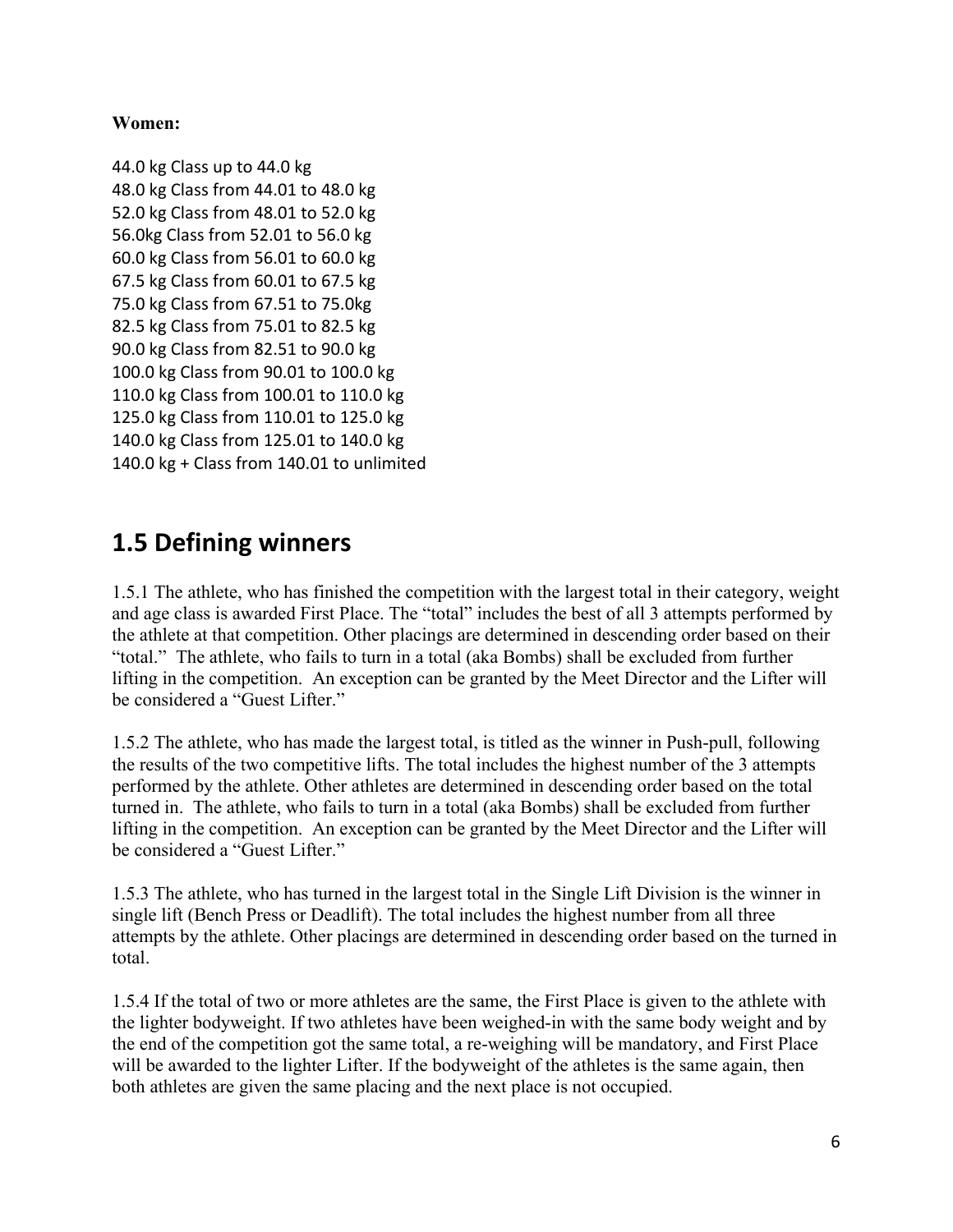1.5.3. There are placings in every division, age group, weight class.

1.5.4. The Best Lifter is defined by the Dots coefficient in age groups: Juniors, Open, Sub-Masters and Masters. Calculating points for Masters will be by McCullough formula. The final result (total) of the participant is multiplied by the coefficient, and the result (point) becomes a criterion for comparing athletes and ranging them among absolute winners. The Athlete who earned the highest of points becomes the Best Lifter.

1.5.5. Awards

The awards (determined by the Meet Director and approved by National office) of WRPF Championships will be in the personal, best lifter and teams, held in accordance with the Rules of Competition.

The dress code for athletes during awards are: shirt/ t-shirt, shorts, pants or sweats, shoes. The Athlete is not allowed to wear anything of offensive content.

#### <span id="page-6-0"></span>**1.6 Teams**

1.6.1. A Team event may be held at all meets.

1.6.2. The system of point scoring for team championship is the following:

12 points – for the 1 place, 9 points – for the 2 place, 8 points – for the 3 place, 7 points – for the 4 place, 6 points – for the 5 place, 5 points – for the 6 place, 4 points – for the 7 place, 3 points – for the 8 place, 2 points –for the 9 place and 1 points – for the 10 place.

The team that receives the most points becomes the winner. If the number of team points are equal for two teams, the team which has more 1<sup>st</sup> places becomes the winner. In case of having the same amount of 1st places the winner is determined by the number of 2nd, 3rd, etc.

1.6.3. Team entry form should be sent by the Captain of the Team no later than weigh-ins. Changes and additions after deadline could be made only with the approval of the Meet Director.

1.6.4. There can be several team championships during the competition. For example, the championship between teams of different countries, between teams of different regions or between teams of different sport clubs/gyms.

### <span id="page-6-1"></span>**1.7 Tournament Ranking/Sanction**

WRPF identifies the following designations of tournaments:

- International/World Championship/Invitational
- National Championship
- State, city/regionals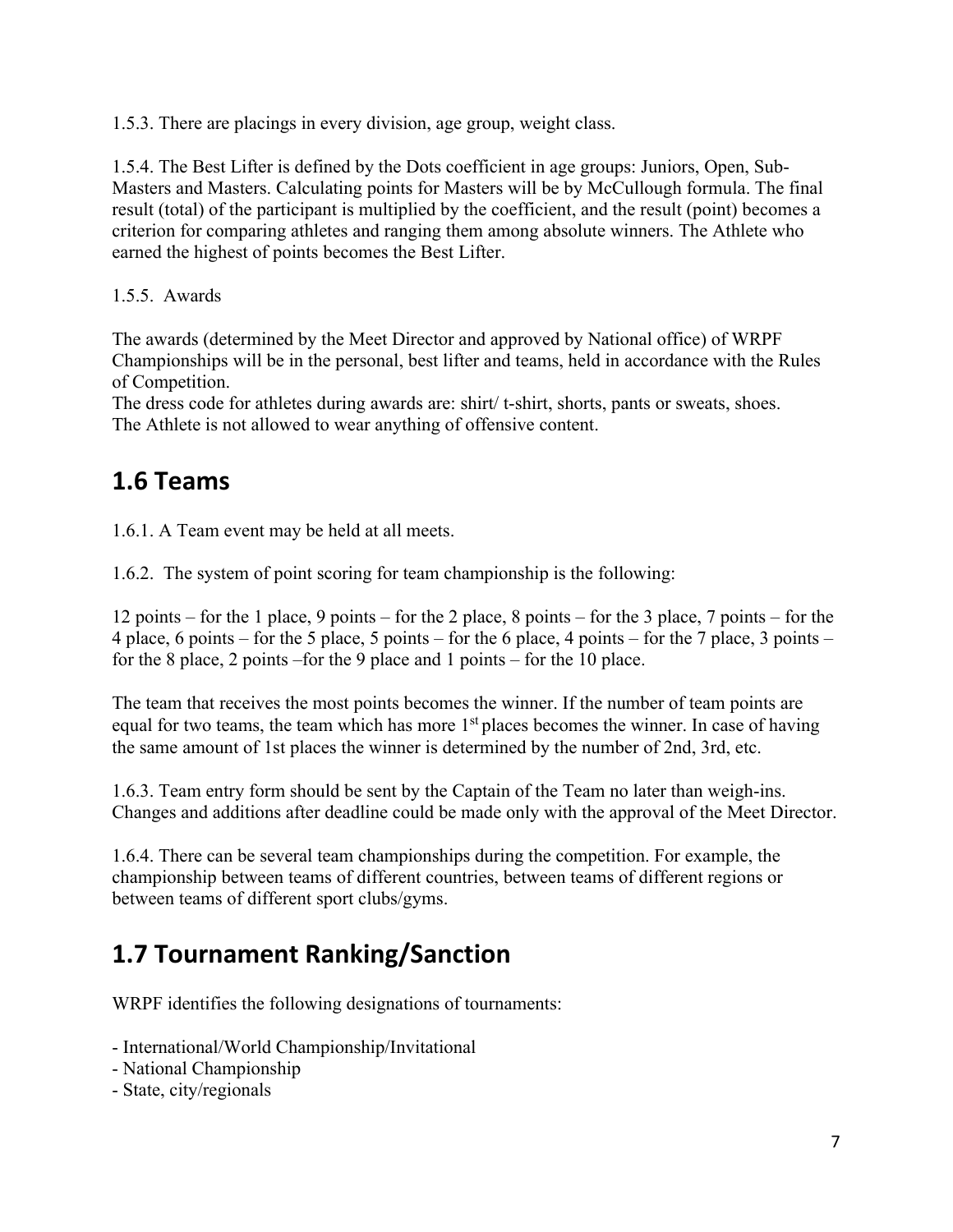1.7.1. International (Worlds) or Nationals may mean any World Championship, World Cup, National Championship, with the ability to set/break National and World Records.

1.7.4. National may mean any Championship and Cup of the country with the ability to set/break National and World Records.

1.7.5. State (town, district, club) tournament may mean any Championship and Cup of the state, city. With the ability to set State and National records only.

1.7.7. There may be other classifications of Tournaments for WRPF. Usage of other classifications must be approved by the North/South America Office of WRPF.

#### <span id="page-7-0"></span>**1.8 Drug-testing**

1.8.1. There is a drug-tested division which is conducted in accordance with WRPF Anti-doping rules.

1.8.2. 10% of the top Dots scores will be tested immediately at the end of the competition. They will be an equal mix of men and women as the number of Lifters allow.

1.8.3. Should a lifter refuse or leave without submitting to a drug test they will be banned for life from competition in Drug Tested meets, their records/totals removed, and their Membership will be revoked until a fine of \$500 (five hundred dollars) be paid to the National Office for reinstatement. The Lifter will only be allowed to compete in untested meets from that time on.

#### <span id="page-7-1"></span>**1.9 Records**

1.9.1. WRPF registers the following records:

World, National, State

All Records will be registered by the Official Records Chair of WRPF.

1.9.2 Officials are responsible to provide a strict 7-day-deadline of meet results to the appropriate office of WRPF. The results will be posted in an established form and represent the required information of the records.

1.9.3 Only citizens of their Country may set National Records. For example, citizens of the Russia can only set Russian National and State records; only U.S. citizens can set American National and State records, and so on.

1.9.4. The level of records available to be set/broken will depend on the sanctioning of the tournament and the level of the Referees present.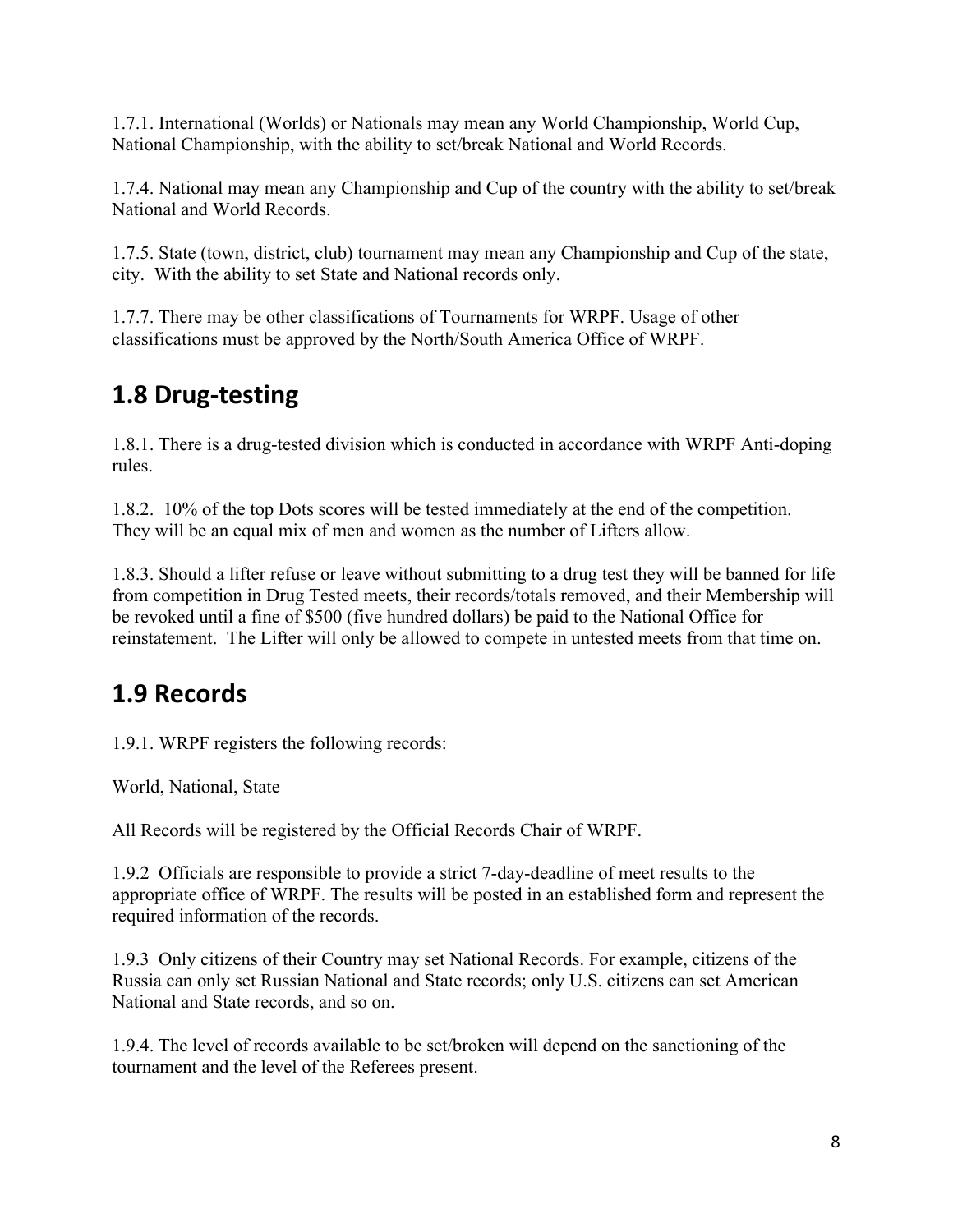1.9.5. The records that can be set during WRPF Championships are:

- Total
- Squat, Bench Press, Deadlift
- Bench Press Only & Deadlift Only
- Push-pull Total
- Push-pull Bench Press
- Push-pull Deadlift

1.9.6. All records are registered by division, age, weight class and sex.

1.9.7. Breaking or setting records can only take place in a tournament sanctioned by WRPF and in full compliance with the rules of the Federation.

1.9.8. Record attempts can be made during any attempt. The attempt with the heaviest successful weight will be recognized as the new record.

1.9.9. In the case where two athletes exceeded the existing record in separate lifts or in the full power total by lifting the same weight, the record will be awarded to the athlete with the lower body weight. If both athletes during weighing in procedure were recorded with the same bodyweight, as champion would be recognized the athlete who was the first to beat the existing record.

1.9.10. New WRPF Records are only valid if they exceed the previous record by at least 0.5 kg (500 gr).

1.9.11. Records in age categories are approved even if there is only one participant at the age class.

1.9.12. In the case of an absence of a record; a number is set by the President of WRPF as a preset and are accepted records. Only an athlete who exceeds the preset becomes the record holder.

1.9.13. Fourth attempts may be given for an athlete to establish a record in each movement. The only aim of this attempt is to establish a new record. This fourth attempt does NOT count in their total or Dots score.

1.9.14. A  $4<sup>th</sup>$  attempt may only be granted with the completion of a successful third attempt.

1.9.15. Only athletes who are "active" in the tournament may attempt to break/set a record with a 4<sup>th</sup> attempt (i.e. an athlete with a zero result in the first three attempts but remaining in the tournament as a guest Lifter will not be allowed to break/set any records). If the athlete wants to set the record in single movement, he or she must pay another entry fee to enter into that division before the start of that portion of the competition. The "crossover" may take place with the approval of the Meet Director 30 minutes before the beginning of that part of the competition*.*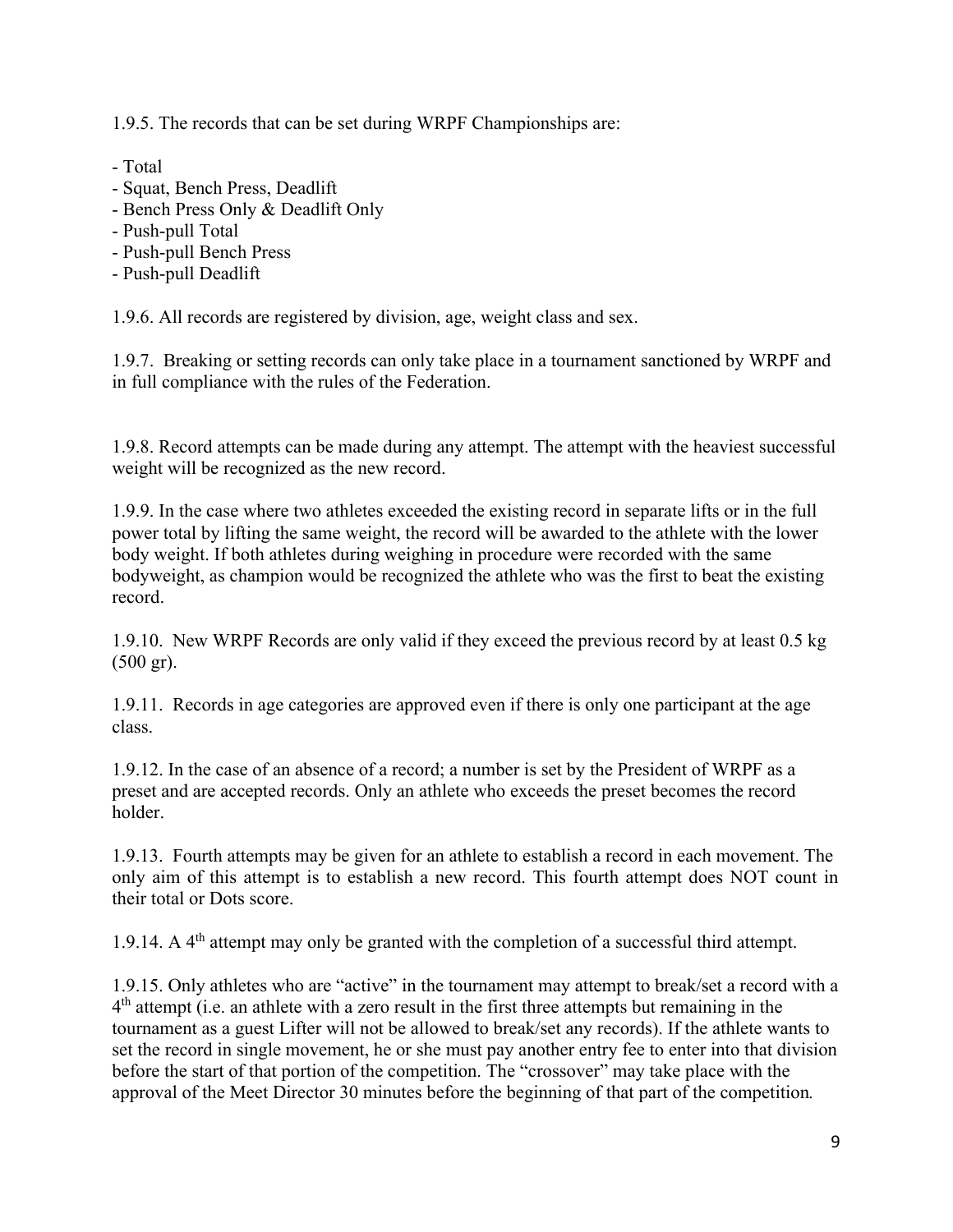1.9.16. Athletes can only set records in the division (or divisions) in which they are entered.

1.9.17. Records may also be allowed by age category crossovers. Junior can set a record as Junior and in the Open age class, athletes from Open class can only set a record in Open age class, Masters can break/set records in Masters as well as in Open provided the athlete signed up for and is confirmed as a cross over.

1.9.18. If the Sanctioning of the tournament determines that all athletes compete only in the Open category, despite their actual age (Teenagers, Juniors or Masters), the athletes can have their records applied to their appropriate age class.

1.9.19. IMMEDIATELY upon successful completion of a new record the Lifter is required to be "gear checked" in terms of clothing and equipment by the Chief Referee ON THE PLATFORM. The "gear check" should be performed immediately after the attempt and before the athlete leaves the platform. Once the "gear check" is completed the Referee will turn and raise the hand of the Lifter.

#### <span id="page-9-0"></span>**1.10 Membership in WRPF**

1.10.1. All athletes, referees, and other officials must be active members of their respective WRPF body on the day of the tournament.

1.10.2. Heads of National offices shall set annual membership dues. The amount shall be specified on the National website. The payment must be made by the Lifter before weigh-in at the competition. Membership dues for referees are made after the initial assignment of judicial category, before the referee shall begin his obligations at the competition.

1.10.3. Membership Dues are paid once a year and valid for 12 months from the date of payment. Membership Dues are nonrefundable and nontransferable.

1.10.4. During National or International competitions all athletes and referees shall be members of the WRPF.

1.10.5. All members of the WRPF will be entered into a database. This database shall be available at every competition's weigh-in/gear check. Meet Directors must conduct verification of the athlete prior to weighing in. If an athlete from another country participates in the competition, organizers can request the member's database from their country.

# <span id="page-9-1"></span>**II. EQUIPMENT AND SPECIFICATION**

Every tournament has specific Technical requirements for competition. The fulfillment of these requirements is a must. All Meet Directors must comply with the following items: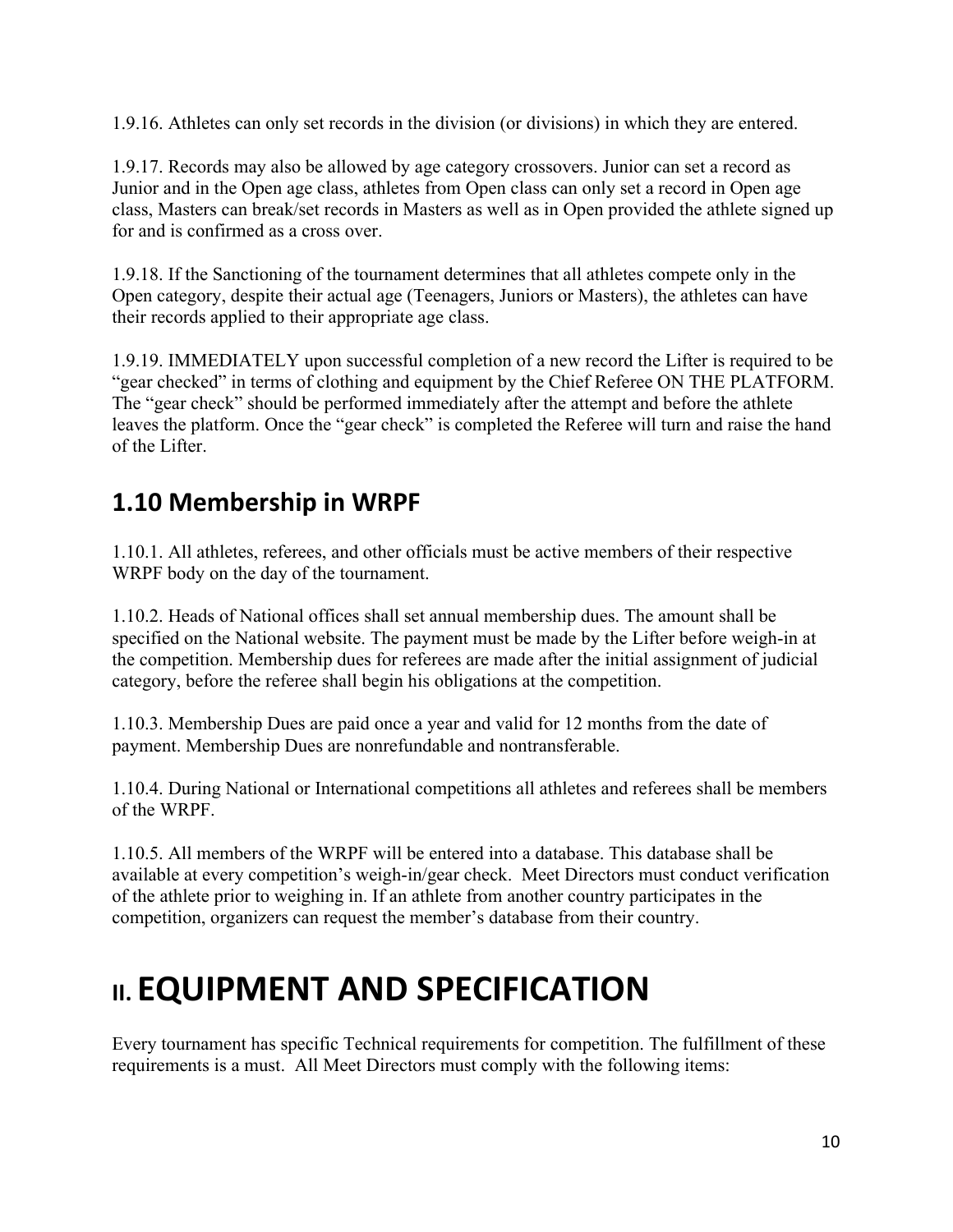### <span id="page-10-0"></span>**2.1 Scales**

2.1.1. Scales for weighing the athletes must be calibrated and digital.

### <span id="page-10-1"></span>**2.2 Platform**

2.2.1. All lifts shall be carried out on a platform measuring 8ft x 8ft minimum and 12ft x 12ft maximum. It must not exceed 2 inches in height from the surrounding stage or floor.

2.2.2. It is not allowed to use the platform of multiple segments that are not attached to one another.

2.2.3. The upper surface of the platform must provide good grip of athlete's feet with platform. The surface of the platform must be covered by a one-piece carpet constructed of a dense tight loop material for maximum traction support. Turf and rubber surfaces are not allowed. It is strictly prohibited to have the segments unattached to each other.

2.2.4. Loose mats or similar sheeting materials (thickness of more than 1 cm) are not permitted.

### <span id="page-10-2"></span>**2.3 Bars and collars**

2.3.1. During WRPF competitions, only those collars and bars are allowed which provide safety during the performance of the movements.

2.3.2. The following types of bars are allowed to use:

- Standard bar for powerlifting (stiff) - A special bar for squat; - Special deadlift bar (flexible/soft).

2.3.3. All bars used in competition must be created on factory production, shall be straight, clean of rust, has a well knurled and grooved. To fix weight on the bar it is necessary to use fixing collars. They must provide a secure fit of the plates on the bar. Bar and collars must fit the following general requirements:

- total overall length should be from 2.2m and should not exceed 2.5m;
- distance between the collar faces is less than 1.31 m and no more than 1.48m;
- diameter of the bar should not exceed 32 mm or be less than 27 mm;
- weight of the bar and collars could be 25 kg or 30 kg (for special squat bar);
- collars must weigh 2.5 kg each;
- all bars used during the competition must weigh within 0.25 percent of their face value;

- diameter of the sleeve should not exceed 52 mm or be less than 50 mm.

- there shall be a machined ring on the bar so as to measure 81 cm between rings.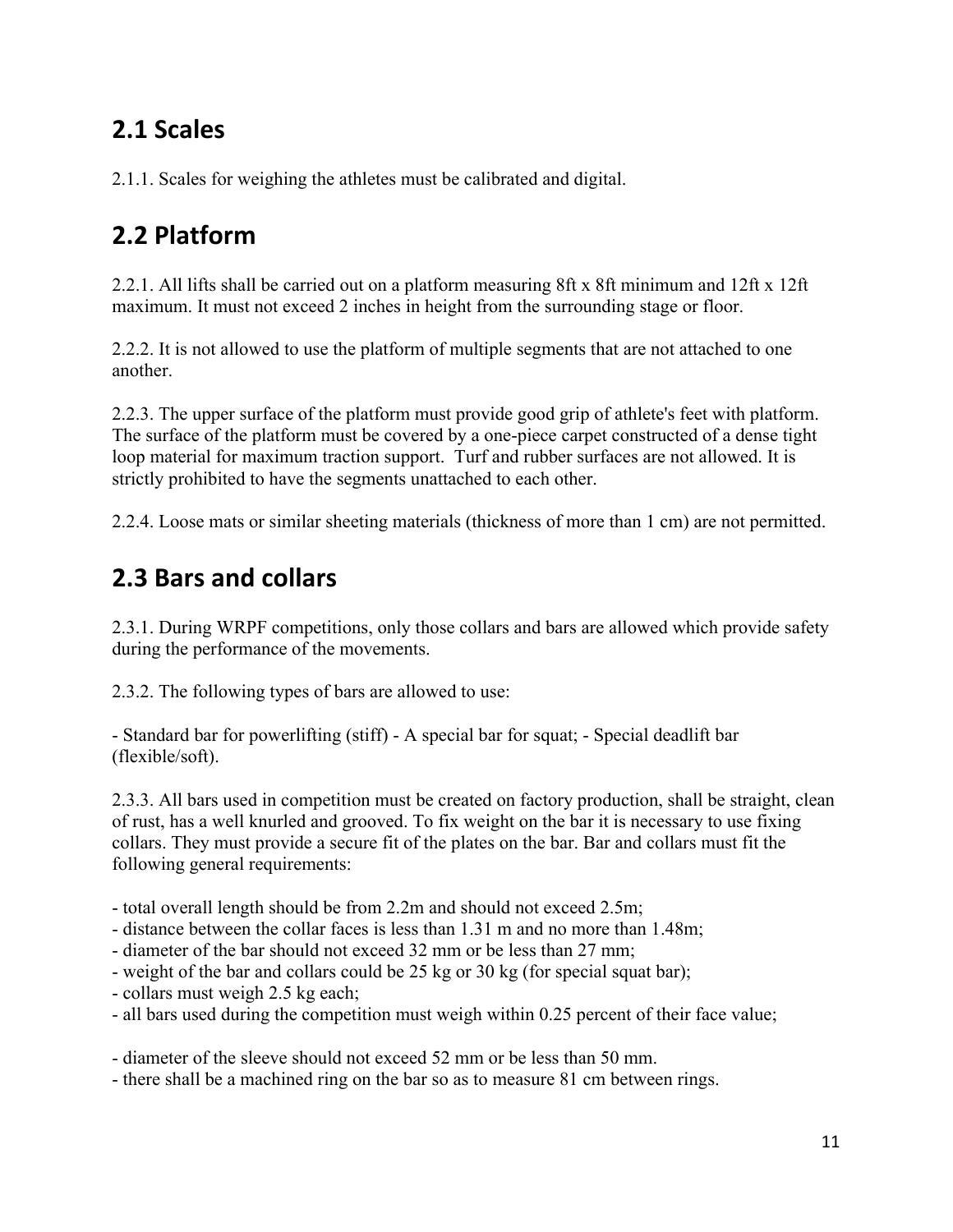2.3.4. It is prohibited to change the bar during the flight except in the case when the bar is damaged which makes the bar unsafe. The decision to change the bar shall be made by the Chief Referee and Meet Director.

### <span id="page-11-0"></span>**2.4 Competition Discs/Plates**

Discs used in competitions WRPF must meet the following requirements:

2.4.1. All discs used in competition must be created by factory production, there should be no chips, cracks and other defects which can affect their safe usage;

2.4.2. All discs used in competition must weight within 0.25 percent or 10 grams of their face value.

2.4.3. The hole size in the middle of the disc must not exceed 53 mm or be less than 51 mm.

2.4.4. Discs must be within the following range: 0.25 kg, 0.5 kg, 1.25 kg, 2.5 kg, 5 kg, 10 kg, 15 kg, 20 kg, and 25 kg. and 50 kg are allowed for usage.

2.4.5. Discs weighing 25 kg must not exceed 6 cm in thickness. Discs weighing 20 kg and under must not exceed 5 cm in thickness. Discs weighing 50 kg must not exceed 12 cm in thickness.

2.4.6. Discs must be colored as the following:  $0.25 \text{ kg}$ ;  $0.5 \text{ kg}$ ;  $1.25 \text{ kg}$ ;  $2.5 \text{ kg}$ ; – any monochromatic color; 5 kg – white or black; 10 kg – green or black, 15 kg - yellow, 20 kg - blue,  $25 \text{ kg}$  - red,  $50 \text{ kg}$  – green.

2.4.7. All discs must be clearly marked with their weight and loaded in the sequence of heavier discs innermost with the smaller discs in descending weight arranged so that the referees can read the weight on each disc.

2.4.8. The first and heaviest discs are loaded on the bar must be loaded face in; the rest of the discs are loaded face out.

2.4.9. The diameter of the largest discs shall not be more than 45 cm. The diameter of the discs of 50 kg, 25 kg and 20 kg must be strictly 45cm.

### <span id="page-11-1"></span>**2.5 Squat Racks**

2.5.1. In WRPF tournaments can be used two types of squat racks: mono lift with a hydraulic system of changing height of racks and discharging level-arms from which the athlete takes off the bar and standard combo type rack for powerlifting with a lever arm system of changing height of the rack.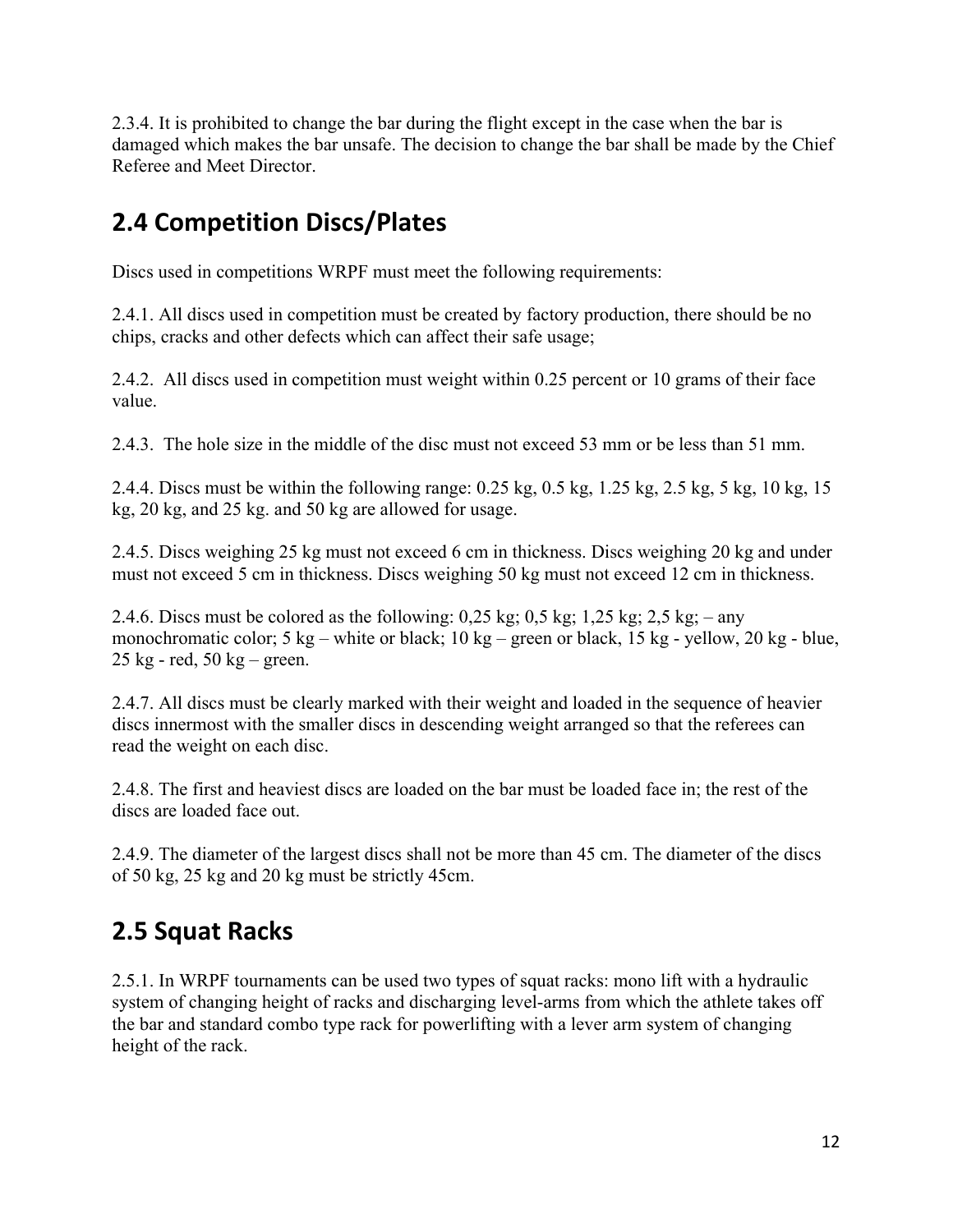2.5.2. Squat racks must be a unitary structure, durable, easy to work and ensuring the safety of the athlete and spotter/loaders.

2.5.3. The mono lift must be equipped with safety straps of strong material or chains as to avoid the bar from falling to the floor, in the case of an athlete missing or going down.

2.5.4. In International and National tournaments Mono lifts and combo racks may be used with a mechanism of changing the height of the rack.

2.5.5. The squat racks shall be designed to adjust from a minimum height of 1.00 m in the lowest position to extend to a height of at least 1.70 m in 5 cm increments. The width between the outer edges of the arms which hold the bar must not exceed 1.2 meters.

2.5.6. "Mono lift" racks must have levers holding the bar that can move inwardly so that the distance between is adjusted up to 60 cm and at any of the intermediate positions the levers must be securely fixed with special clamps or wedges.

2.5.7. Standard combo racks should be able to tilt and bring together two vertical levers to securely fix levers in position is necessary to use clamps or wedges.

2.5.8. Strong pins shall be required to set heights.

#### <span id="page-12-0"></span>**2.6 Bench**

2.6.1 The bench shall be of sturdy construction and safe for athletes and spotter/loaders.

2.6.2. The bench shall conform to the following dimensions:

- $\circ$  length not less than 1.22m;
- o width not less than 29 cm and not exceeding 32 cm;
- o height not less than 42 cm and not exceeding 45 cm measured from the floor to the top of the padded surface of the bench;
- o the height of the uprights, which must be adjustable, shall be a minimum of 75 cm to a maximum of 110 cm measured from the floor to the bar rest position;
- o minimum width between insides of bar rests shall be 1.1 m;
- o the head of the bench shall extend 22 cm beyond the center of the uprights with a tolerance of 5 cm either way.

2.6.3 The bench must be equipped with adjustable heights for bar and "face safety".

2.6.4 The head of the bench must be equipped with a step or box for the lift off assistant, which shall not prevent the athlete to perform the powerlifting movement.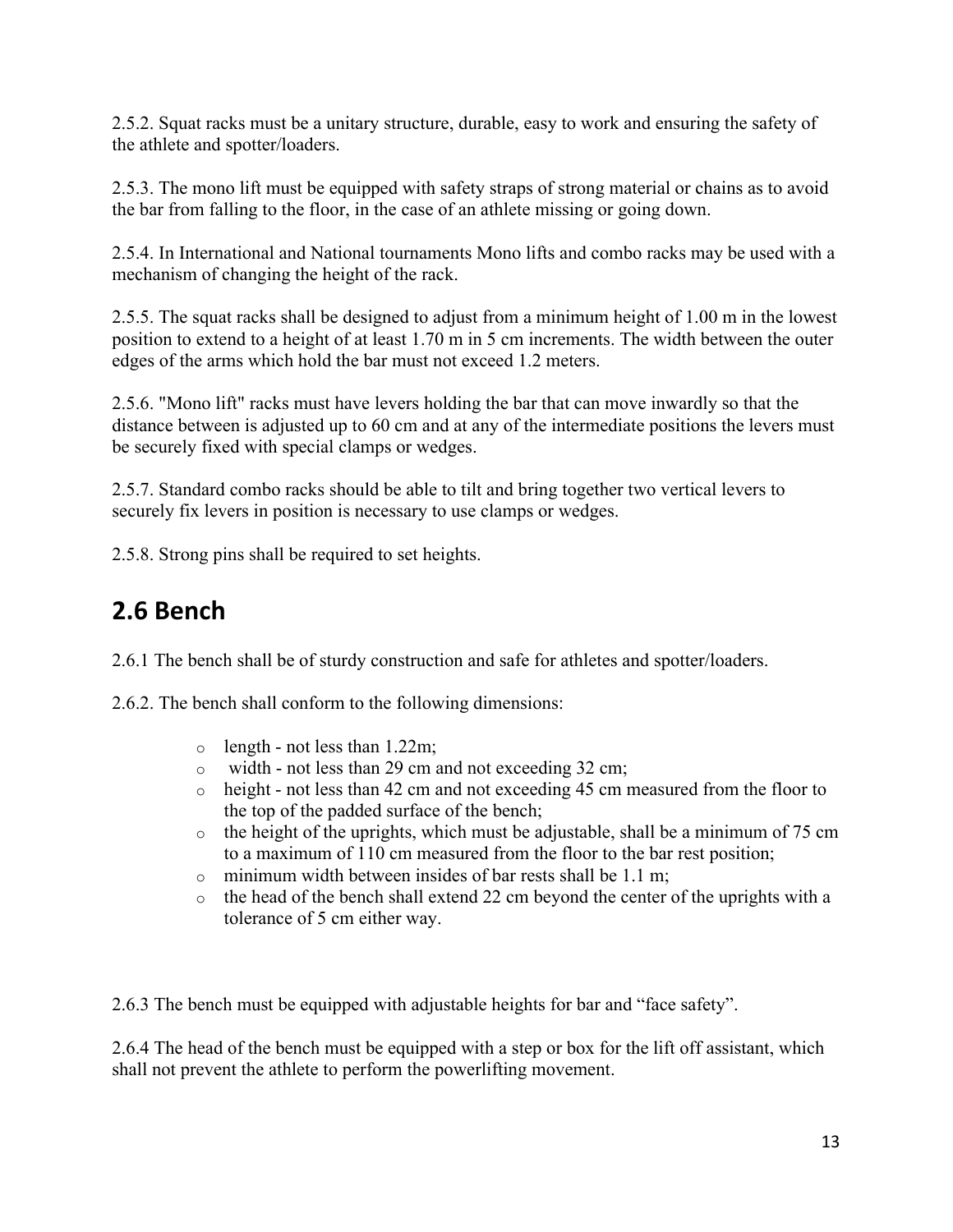2.6.5 Bench height should be adjustable via a lever mechanism or jacks.

2.6.6 Pins will be used to fix the height of all racks and safety catches.

2.6.7 Benches must be placed diagonally on the platform during a competition.

### <span id="page-13-0"></span>**2.7 Judging Lights**

2.7.1. A system of lights shall be provided for the referees to make known their decision of good lift or no lift. Lights shall be set up with three white signals and three red signals located in a horizontal row. Each of the three lights are representative of the three referees on the platform.

2.7.2. Each referee will control a white and a red light. These two colors represent a "good lift" (white light) and "no lift" (red light) respectively.

2.7.3. The lights shall be arranged horizontally to correspond with the positions of the three referees. They must be wired in such a way that they light up together and not separately when activated by the three referees.

2.7.4. The referees are required to monitor the correct completion of the athlete's competitive movement and make known their decision as soon as possible. Discussion of the lift before activation of the lights is strictly prohibited.

2.7.5. For emergency purposes, i.e. a breakdown in the electrical system, the referees will be provided with small white or red flags or paddles with which to make known their decisions on the Chief Referee's audible command "flags". In case of having no flags, referees show their decisions by hand gestures. The thumbs up - good lift, thumbs down - no lift.

#### <span id="page-13-1"></span>**2.8 Clocks**

2.8.1. The timer is used to set a time limit, after calling the athlete on the platform, and before the start of the lift.

2.8.2. The timer must be placed within the overall visibility of the referees on the platform, secretary, jury, spectators and athletes in the exit area on to platform. There should be an information board on which is visible countdown allotted for athlete output. If no panel or visible clock is available, the MC shall announce time remaining in 30 second intervals.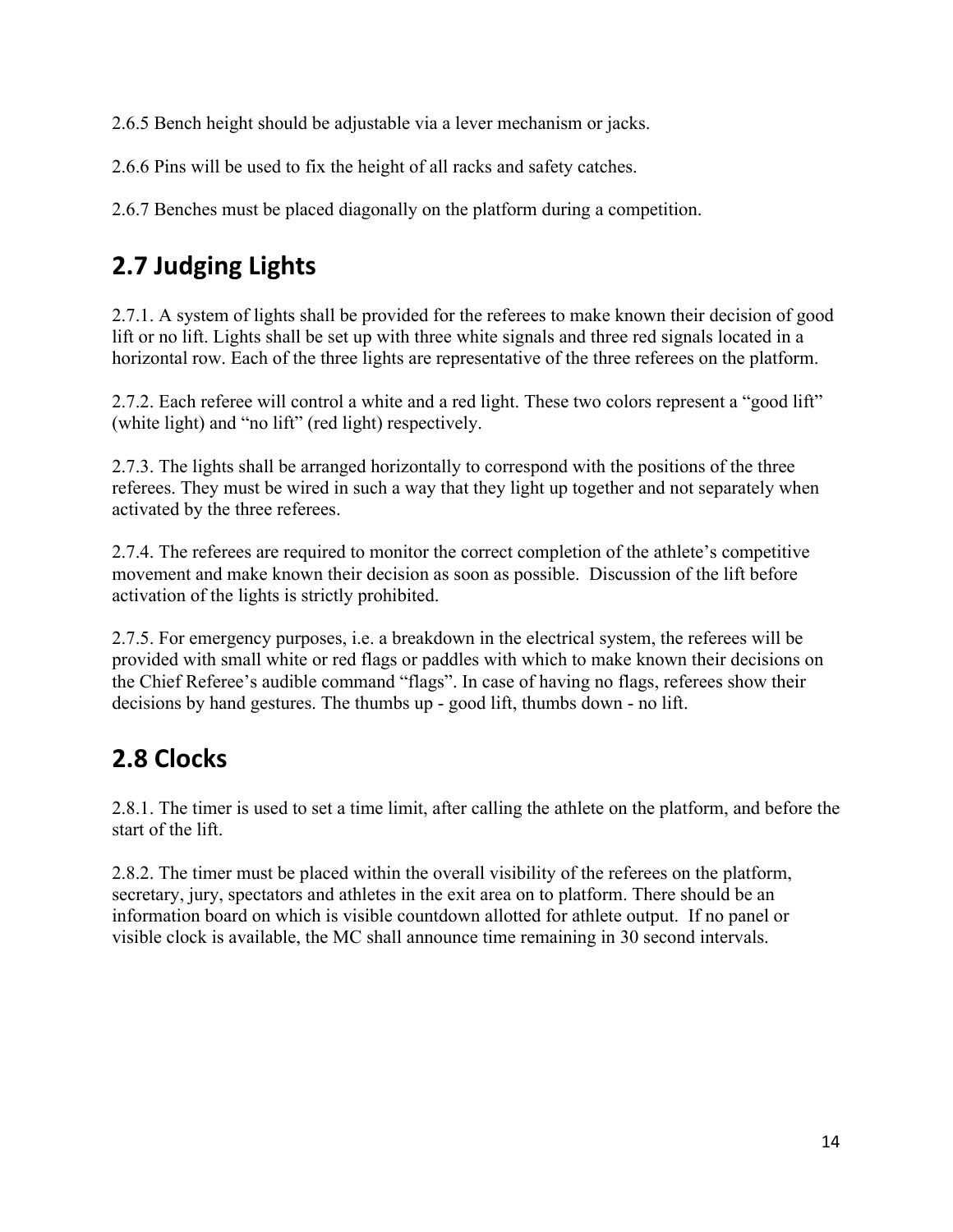# <span id="page-14-0"></span>**III. PERSONAL EQUIPMENT**

### <span id="page-14-1"></span>**3.1 Lifting suit/Singlet**

3.1.1. The singlet/suit must be constructed entirely of fabric or a synthetic textile material, so that no support should be given to the lifter by the suit while lifting.

3.1.2. Any seams, trim or other details which, in the opinion of the Meet Director or Referees, give an advantage or enhance the Lifter are cause for prohibiting the use of such singlet/suit during competition.

3.1.3. The suit shall be one-piece and form fitting without any looseness when worn.

3.1.4. The suit straps must be worn over the lifter's shoulders at all times in all lifts during competition.

3.1.5. The lifting suit must conform to the following specifications:

- Can be of any color.
- May have the logos or emblems of the lifter's Nation, Name, Club or Sponsor.
- It is prohibited to have printing which is offensive or discredits the sport.

3.1.6. Seams and hems must not be wider than 3 cm and a thickness of 0.5 cm. Seams may be covered or reinforced of stretchable fabric material is not more than 2 cm in width and 0.5 cm in thickness. Only weightlifting or wrestling suits may have seams and hems exceeding 3 cm in width. The crotch area may be two layers of the same material no larger than 12 x24 cm.

3.1.7. The suit must have legs, the length of the outer side of which may reach 25 cm, but the length along the inner side of leg from middle of crotch shall not be less than 5 cm and not more than 15 cm. Measurement is made from passing through the top of the crotch seam along the inside of the leg.

3.1.8. Illegal suits:

- sleeves of any length.

- any fasteners or other parts from metal, plastic or other materials that may cause injury or damage during the completing the powerlifting movement.

- it is forbidden to sew on or added material to any suit.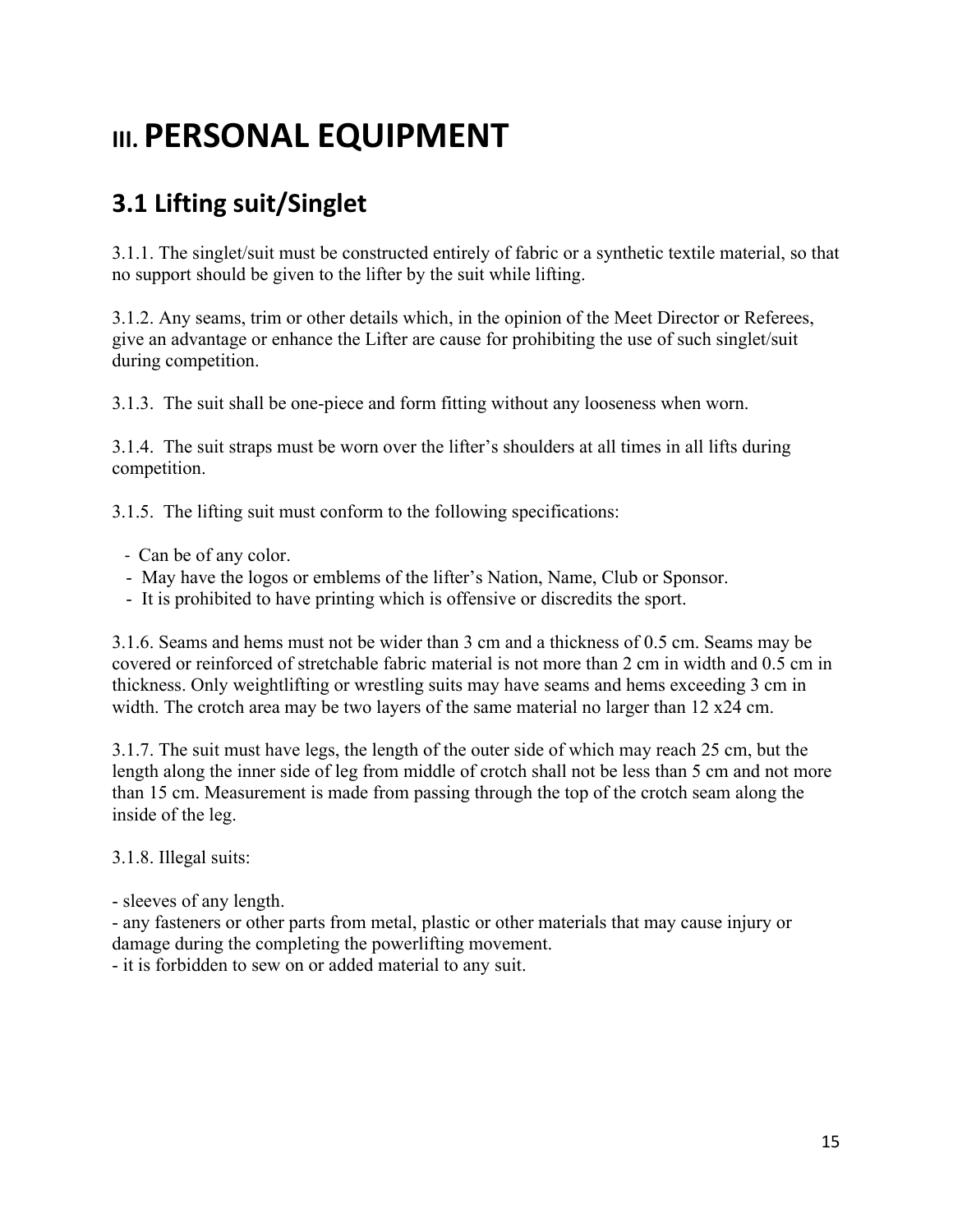#### <span id="page-15-0"></span>**3.2 T-Shirt**

3.2.1. A t-shirt must be worn under the lifting suit by all lifters during the Squat and Bench Press; men and women may elect to not wear a t-shirt during the Deadlift. Women may wear a sports bra with no additional support. Only one T-shirt is allowed to be worn at a time.

3.2.2. The t-shirt must conform to the following specifications:

- T-shirt must be made only of cotton, polyester or blend. T-shirts may not have any rubberized material. Denim and canvas are prohibited.

- The shirt must not have any pockets, buttons, zippers or V-neck collar.

- The shirt must not have any reinforced seams.

- The shirt must have sleeves. Those sleeves must terminate below the lifter's deltoid and must not extend onto or below the lifter's elbow. The sleeves may not be pushed or rolled up onto the deltoid when the lifter is competing.

- T-shirt can be an officially branded t-shirt of a competition or may bear the logo or emblem of the lifter's Nation, Club or Sponsor.

- T-shirt must fit on the athlete as to not give any physical support.

### <span id="page-15-1"></span>**3.3 Briefs/Underwear**

3.3.1. A standard commercial "athletic supporter" or standard commercial briefs (not boxer shorts) of any mixture of cotton, nylon or polyester shall be worn under the lifting suit during completing all the tree lifts. Lifters may elect to go "commando" as underwear is not required to compete.

3.3.2. Women may wear a commercially available sports bra.

3.3.3. Swimming trunks or any garment consisting of rubberized or similar stretch material except in the waistband are prohibited.

3.3.4. Any supportive undergarment is not legal for use in competition. Evaluation of this is left to the discretion of Referees and Meet Director.

#### <span id="page-15-2"></span>**3.4 Socks**

3.4.1. Only one pair of socks at a time are allowed to be worn.

3.4.2. Socks may be of any color or multicolored.

3.4.3. They shall not be of such length on the leg that they come into contact with the knee wraps or knee sleeves.

3.4.4. Full length leg stockings, tights or hose are forbidden.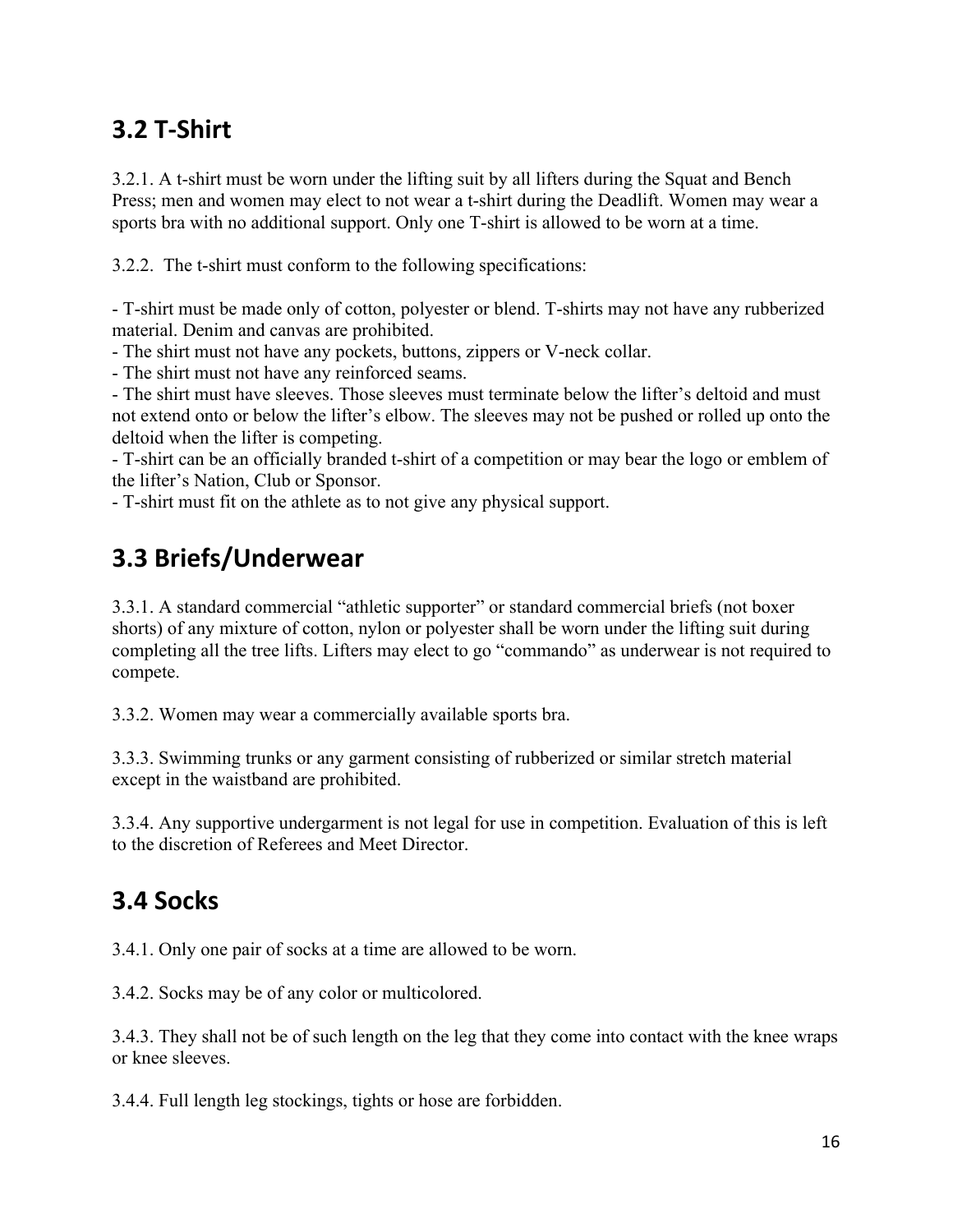3.4.5. It is allowed to use shin guards and tape during the deadlift. They are allowed to wear under the socks only. They must be put on in such a manner that the top of guards does not protrude from the sock.

#### <span id="page-16-0"></span>**3.5 Belt**

3.5.1. Competitors have the option to wear a belt. If worn, it shall be on the outside of the lifting suit.

3.5.2. The belt shall be made of leather, vinyl or other similar non-stretch material in one or more laminations which may be glued and/or stitched together.

3.5.3. It shall not have any padding, bracing or supports of any material either on the surface or concealed within the belt.

3.5.4. The buckle shall be attached at one end of the belt by means of studs and/or stitching.

3.5.5. The belt may have a buckle with one or two prongs or quick release lever type belt. A tongue loop shall be attached close to the buckle by means of studs/or stitching.

3.5.6. It is permissible to place on the belt any inscriptions or drawings that are not abusive and do not discredit the sport.

Dimensions:



#### <span id="page-16-1"></span>**3.6 Footwear**

3.6.1. Shoes, boots or deadlift slippers must be worn while during completing the lifts.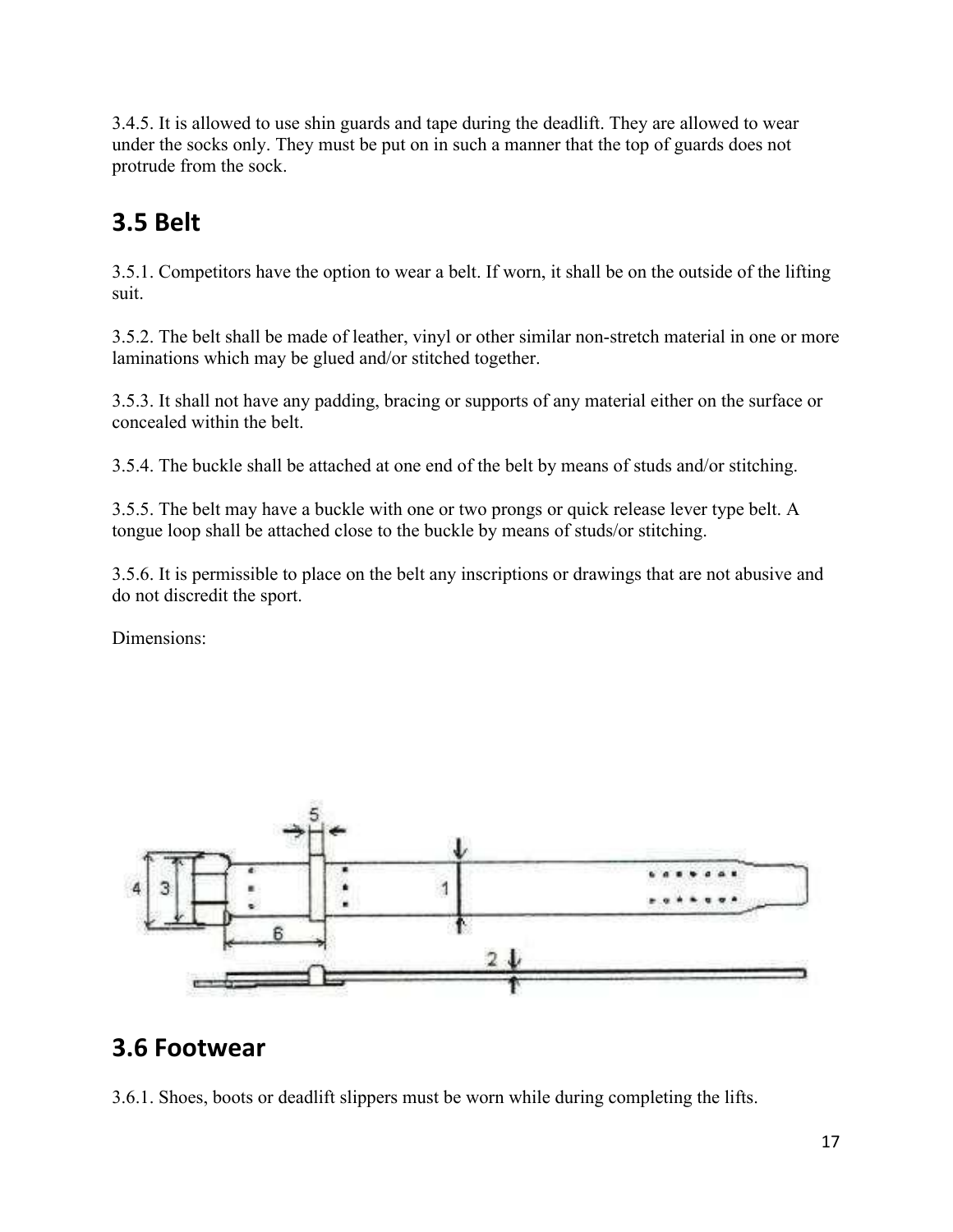3.6.2. Shoes shall be taken to include only sports shoes/sports boots; Weightlifting/Powerlifting boots or Deadlift slippers. The above is referring to indoor sports e.g. wrestling/basketball/ gymnastics. "Chucks" and Vans type shoes are allowed.

3.6.3. No part of the sole shall be higher than 5 cm.

3.6.4. The thickness of the inner soles if not part of the original factory-made shoe must not exceed 1 cm.

3.6.5. It is forbidden to use shoes with open heel/toes (sandals).

3.6.6. Full length leg stockings, tights or hose are forbidden.

#### <span id="page-17-0"></span>**3.7 Wrist wraps**

3.7.1. Wraps of elastic single-layer, only factory-produced materials: polyester, cotton or combinations thereof.

3.7.2. Wrists wraps shall not exceed 1 m in length and 8 cm in width. Any sleeves and Velcro, patches/tabs for securing must be incorporated within the 1 m length. A loop may be attached as an aid to securing. The loop shall not be over the thumb or fingers during the actual lift.

3.7.3. Standard commercial sweat bands may be worn, but they should not exceed 12 cm in width. A combination of wrist wraps and sweat bands is not allowed.

3.7.4. A wrist covering shall not extend beyond 10 cm above and 2 cm below the center of the wrist joint and shall not exceed a covering width of 12 cm.

3.7.5. Using more than one wrap on one hand at the same time is prohibited.

#### <span id="page-17-1"></span>**3.8 Knees Wraps/Knee Sleeves**

3.8.1. Knee wraps/sleeves may be worn during all 3 lifts of the competition.

3.8.2. Wraps made only of single-layer elastic factory material: polyester, cotton or combination of them are allowed. "gripper" wraps are also allowed.

3.8.3. Wraps may not exceed 2.5 m in length and 8 cm in width for all weight categories. A knee wrap shall not extend beyond 15 cm above and 15 cm below the center of the knee joint and shall not exceed a total covering width of 30 cm.

3.8.4. Wraps/Sleeves must not come in contact with socks or lifting suit.

3.8.5. Using more than one wrap/sleeve on one knee at the same time is prohibited.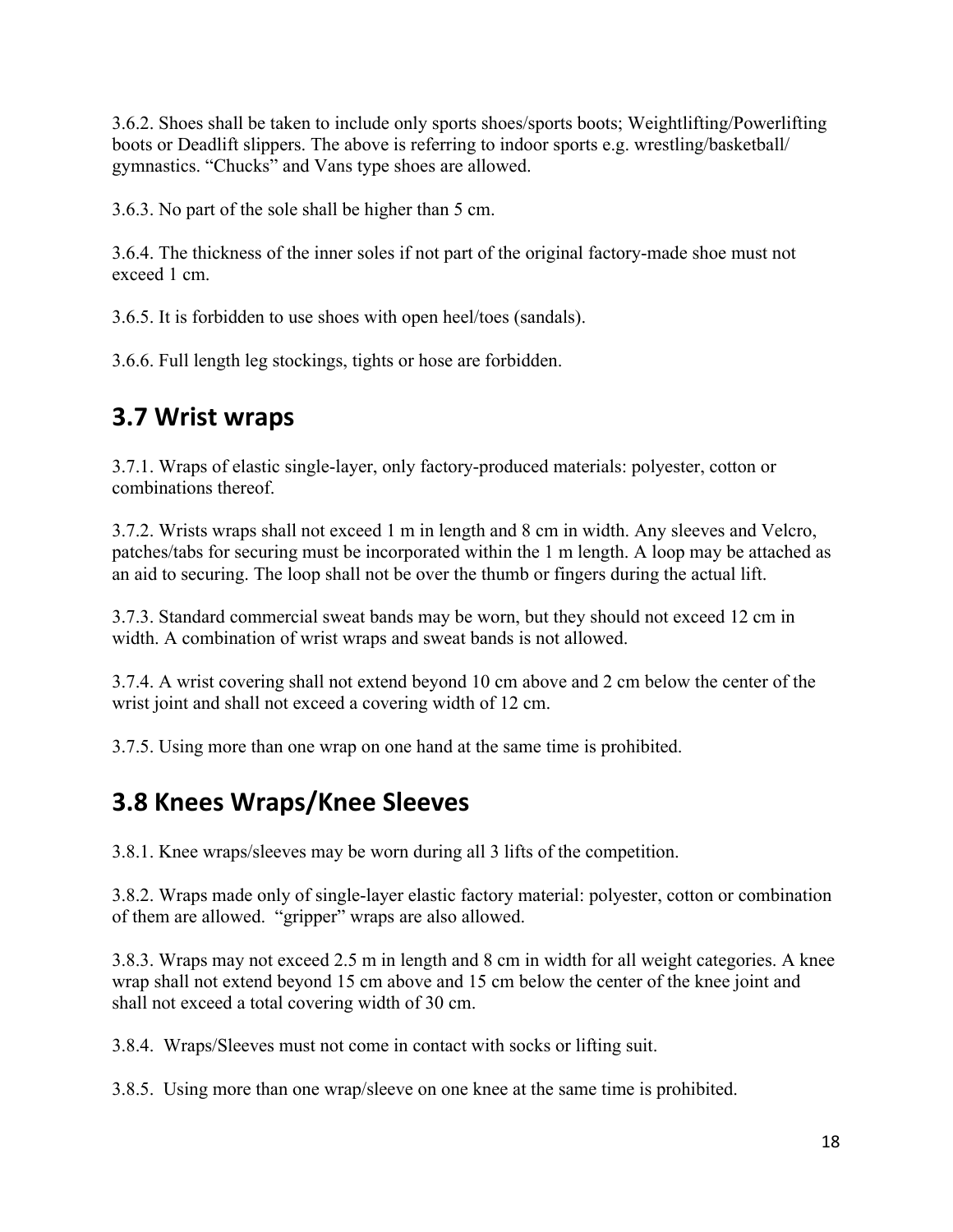3.8.6. A knee sleeve made from commercially available neoprene or woven elastic that is covered with polyester, cotton or combinations of either materials can be used. It should not be more than 30cm in length, and must be 7mm or less in thickness. Knee sleeves cannot have any crisscross seams that allow additional support (The Yellow Jacket Knee Sleeves are approved only for Classic RAW, **not RAW**). The placement of the sleeve is the same as in 3.8.3.

3.8.7. Raw lifters may only use the optional single ply knee sleeve during their lift, and it may not have any Velcro on it, they must be non-adjustable and non-fastening.

#### <span id="page-18-0"></span>**3.9 Non-supportive bandages**

3.9.1. The use of medical tape or conventional medical bandages and special wristbands require prior approval for use during competitions.

3.9.2. Athletes can apply medical tape as long as it is not used as an aid in the performance of the lift and with prior Meet Director and Chief Referee approval.

3.9.3. During the Squat and Deadlift elbow sleeves or non-supportive bandages are allowed.

3.9.4. With the permission of the Meet Director, medical tape may be applied on the injured body part. However, it may not be used as aids to the lifter in holding the bar.

3.9.5. Physio-tape or its equivalent may not be worn anywhere on the body.

3.9.6. All medical reports in accordance with which the athlete will be able to have a permission to use medical wraps and bandages during lifting should be submitted to the Chief Referee before the event to determine their suitability to the rules i.e. at weigh in/gear check.

3.9.7. It is forbidden to use any wraps or bandages on the elbow joints during the bench press.

#### <span id="page-18-1"></span>**3.10 Inspection of Personal Equipment**

3.10.1. Before and during competition the inspection of personal equipment/gear for any lifter may take place at any time. It is not an optional procedure. Any athlete may be checked for permissible use of equipment, before, during and after the competition.

3.10.2. Only the Referees and Meet Director may check the equipment of an athlete.

3.10.3. Equipment that does not comply with these rules is not allowed.

3.10.4. Equipment that has been damaged is forbidden for use during the competition. The offensive inscriptions or images on the equipment are prohibited.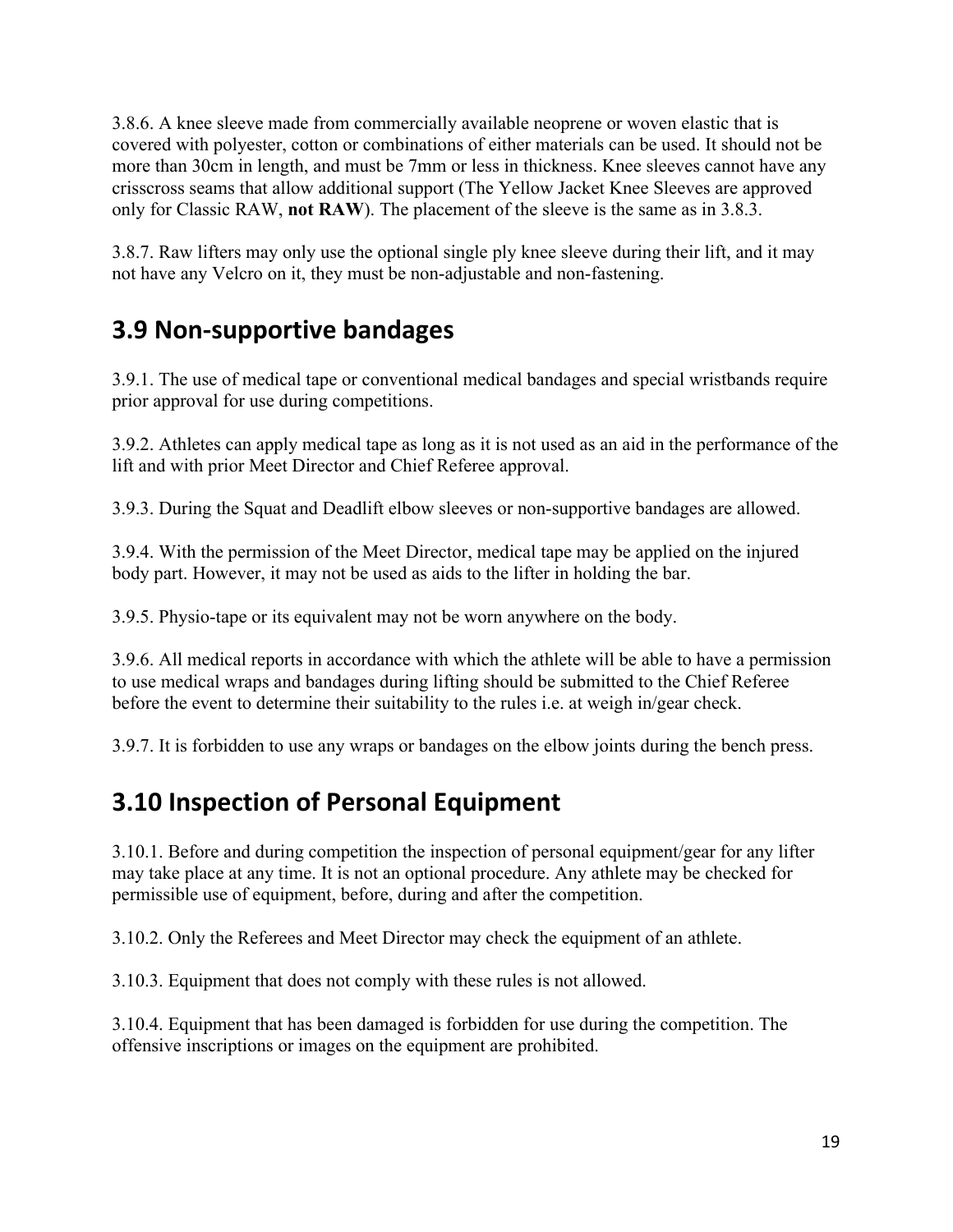3.10.5. If a referee made a mistake when checking the equipment, it is does not entitle its use during competition. If such an error is detected, the attempts that the athlete has completed with its use will not be counted. It is the responsibility of the athlete to do their due diligence.

3.10.6. Items such as watches, costume jewelry, mouthpieces, eye wear and feminine hygiene articles need not be inspected.

3.10.7. All successful Records the lifter will be immediately inspected by the Referee.

### <span id="page-19-0"></span>**3.11 Usage of other supportive items**

3.11.1. The use of oil, grease or other lubricants on the body, or personal equipment is strictly forbidden. Baby powder, talc or magnesium carbonate or chalk are the only substances that may be added to the body and attire.

3.11.2. The use of any form of adhesive on the underside of footwear is strictly forbidden (this applies to any kind of ratchet inserts in the sole, steel or other things, the lining of the sandpaper, etc.).

3.11.3. It is forbidden to apply any adhesives, e.g. glass paper, emery cloth, etc. and to cover the shoes with magnesium carbonate. A spray of water is acceptable.

3.11.4. No substances may be applied to the powerlifting equipment. This takes into account all substances other than that which may be used periodically as a sterile agent in the cleaning of the bar, bench, or platform.

### <span id="page-19-1"></span>**3.12 Blood Management on the Platform**

3.12.1. An athlete on the platform bleeding or open wounds is unacceptable. Any damage must be treated and bandaged before going on the platform. If there is blood on the bar, or equipment, the bar and the equipment should be sterilized with a disinfectant solution immediately. Meet Directors are responsible for the availability of such a solution during the competition. Madicide, Cavicide, Bleach are acceptable solutions.

3.12.2. In the presence of a bleeding or open wound the athlete is required to remedy the issue for proper inspection and take the necessary measures for the treatment of wounds and to stop bleeding in order to be admitted to lift on the platform. The time allotted for the attempt does not stop, in case of an impossibility of solving this problem in a set time the athlete loses his attempt.

#### **IV. LIFTS AND RULES OF PERFORMANCE**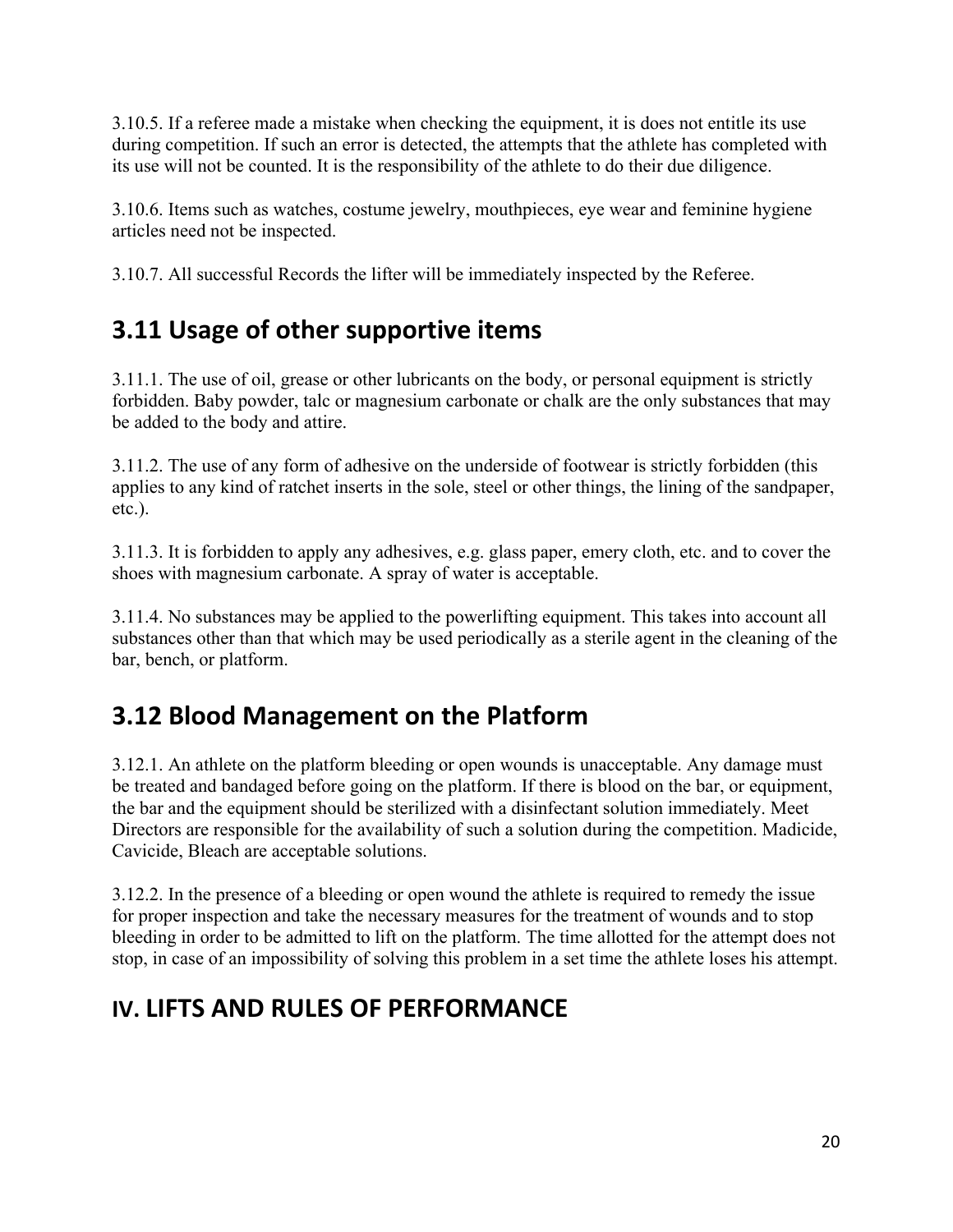### <span id="page-20-0"></span>**4.1 Squat**

4.1.1. The lifter shall face the front of the platform.

4.1.2. After removing the bar from the rack while facing the front of the platform, the lifter may move forward or backward to establish their lifting position. If the squats are performed on the monolift, it is not necessary to "walk out" the loaded bar. Due to the bend of a loaded bar, the lifter may be aided in removal of the bar from the "rack" by the spotter/loaders.

4.1.3. The bar shall be held horizontally across the back at the shoulders with the hands and/or fingers gripping the bar. The hands may be positioned anywhere. The maximum width of the grip is until the hand touches the inner collar of the bar. Touching the discs or bushings is strictly prohibited. Open grip, in which the thumb grips the bar from the outside, is allowed.

4.1.4. Starting position - this is the position of the athlete in which: the feet flat upon the platform with the knees locked and torso vertical (slight deviation is allowable). The top of the bar not more than 3 cm below the top of the deltoid.

4.1.5. Immediately, after setting in the starting position, the Chief Referee will give the signal to begin the lift. The Chief Referee's signal shall consist of a downward movement of the arm and audible command "Squat". Before receiving the signal to "squat" the lifter may make any position adjustments within the rules, without penalty. For reasons of safety the lifter will be requested to "Replace" the bar, together with a backward movement of the arm, if after a period of five seconds he is not in a position to begin the lift.

4.1.6. Upon receiving the Chief Referee's signal "Squat", the lifter must bend the knees and hips to lower the body until the top surface of the legs at the hip joint is lower than the top of the part of the knee.

4.1.7. Only one attempt is allowed to make the movement. The attempt is deemed to have commenced when the lifters knees have unlocked.

4.1.8 During the lift it is allowed some movement of the bar from a starting position down along the back of the athlete (rolling or sliding), but not more than thickness (diameter) of the bar.

4.1.9. The lifter must recover at will to an upright position with the knees locked. Double bouncing at the bottom of the squat attempt or any downward movement is not permitted. When the lifter is in the apparent final position the Chief Referee will give the signal to rack the bar.

4.1.10. The signal to rack the bar will consist of a backward motion of the arm and the audible command "Rack". The lifter must then return the bar to the racks. Foot movement after the "Rack" signal will not be cause for a failed lift. For reasons of safety the lifter may request the aid of the spotter/loaders in returning the bar to and replacing it in the racks. The lifter must stay with the bar during this process.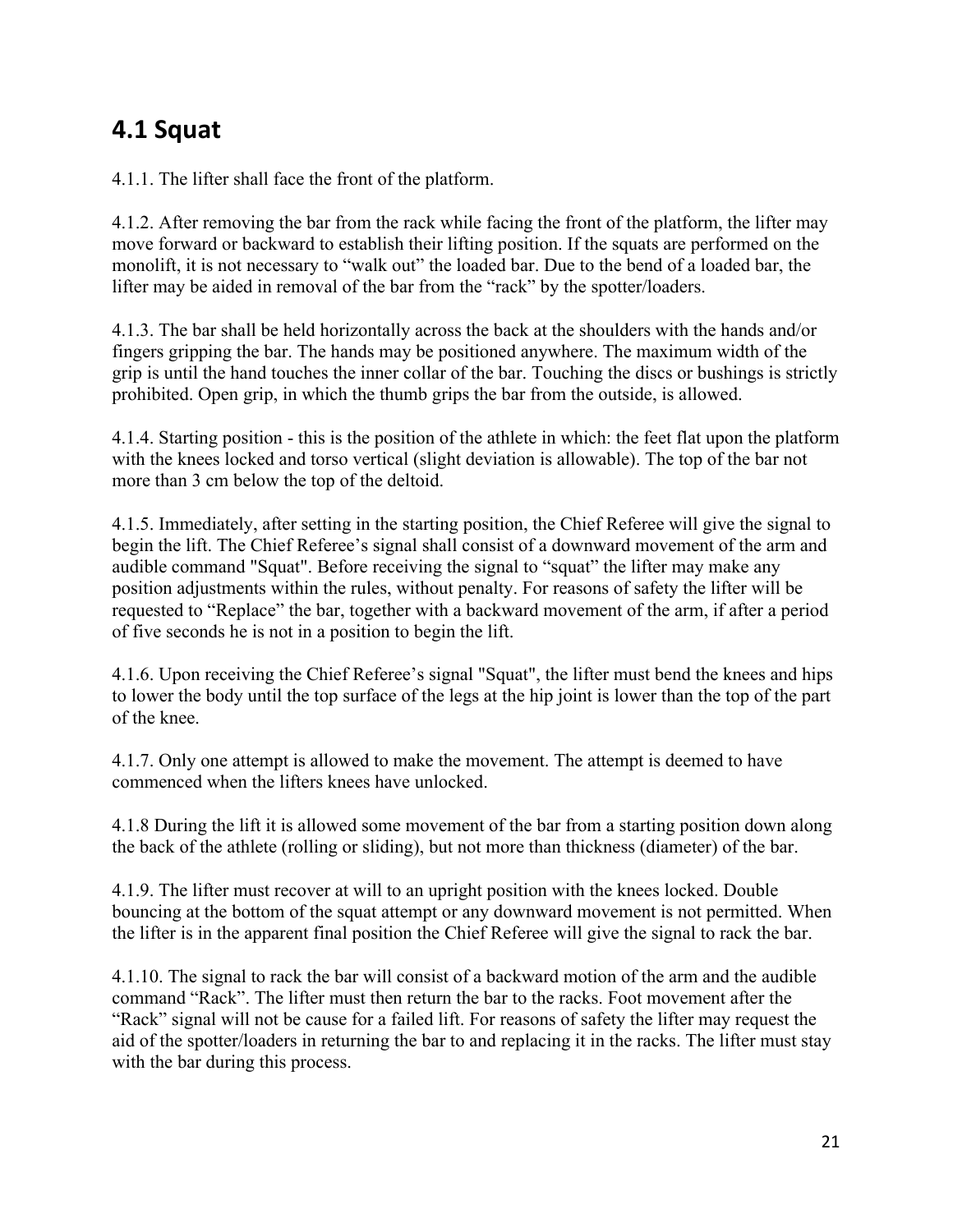4.1.11. No more than six when using a Mono Lift and no less than three spotter/loaders shall be on the platform at any time.

4.1.12. If a lifter inadvertently begins the lift **prior** to the Head Referee giving the "Squat" command, and the lifter has not continued the lift to the point they have hit the bottom of the lift, the lifter may return to the correct starting position with knees locked, or even re-rack the bar, and then begin the lift once again without penalty.

#### **Causes for disqualification of a Squat:**

1. Failure to observe the Chief Referee's signals during the completion of the lift.

2. Double bouncing at the bottom of the lift, or any downward movement during the ascent.

3. Failure to assume an upright position with the knees locked at the commencement or completion of the lift.

4. Stepping backward or forward or moving the feet laterally. Rocking the feet between the ball and heel is permitted.

5. Failure to bend the knees and lower the body until the top surface of the legs at the hip joint is lower than the top of the knee.

6. Any movement of the bar from the starting position down along the back of the athlete (slipping) more than the thickness (diameter) of the bar itself.

7. Intentional contact with the bar or the lifter by the spotter/loaders between the Chief Referee's signals in order to make the lift easier. Unintentional contact will be reason for the Lifter to retake the lift at the end of the flight.

8. Contact of the elbows with the legs. Slight contact is permitted as long as there is no supporting that might aid the lifter.

9. Any dropping or dumping of the bar at any time before, during or after the lift.

10. If the athlete is unable to safely remove the bar from the racks during the allotted minute.

11. Unintentional or intentional contact of bar and racks during the execution attempt. However, unintentional contact that did not help the athlete is not a reason to turn down the attempt. A

12. Failure to comply with any of the items outlined under Rules of Performance for the squat.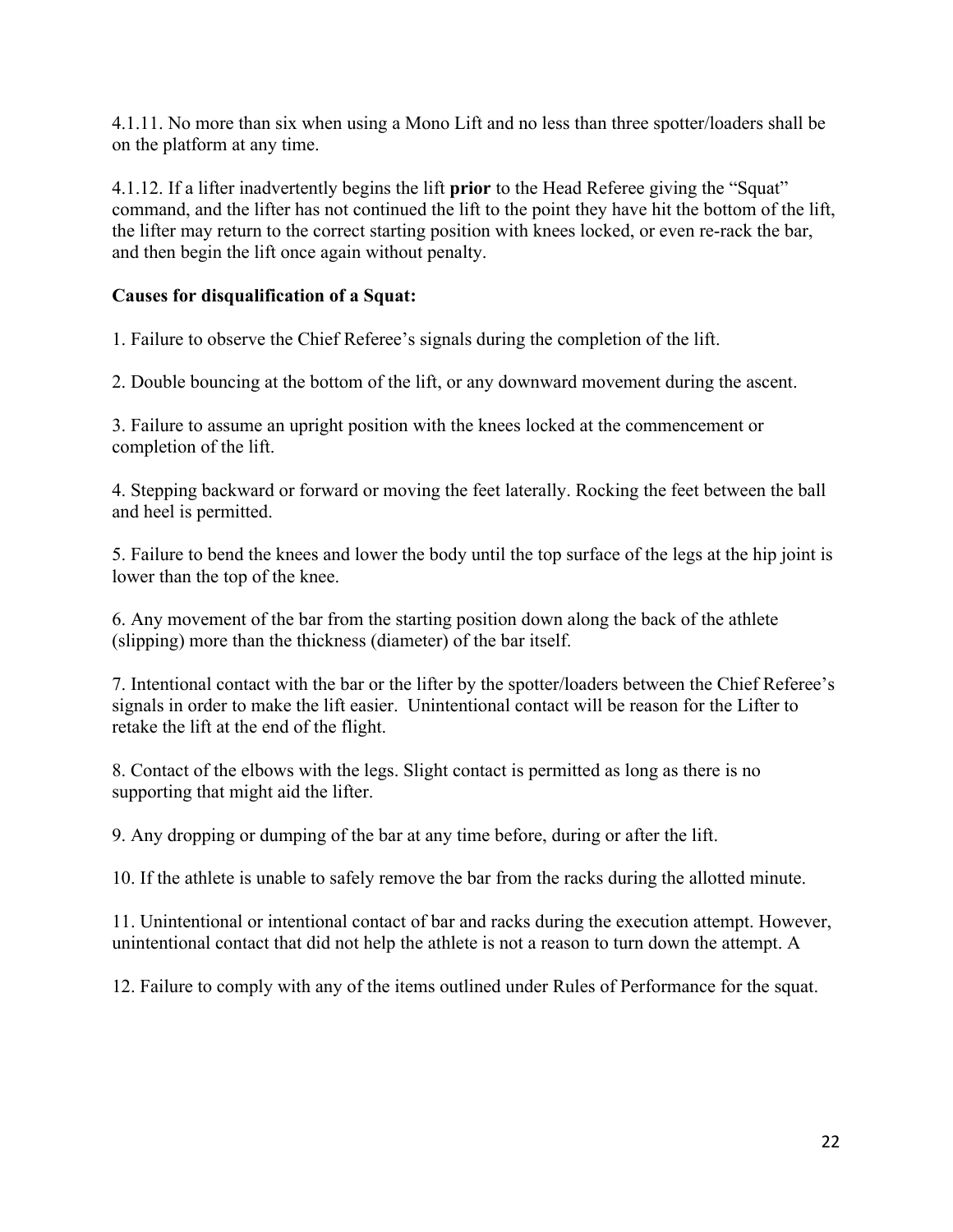#### <span id="page-22-0"></span>**4.2 Bench press**

4.2.1. The bench shall be placed on the platform with the head facing the front or angled up to 45 degrees, which will give the opportunity for Jury and the crowd to see the movement.

4.2.2. The lifter must lie on his back with shoulders and buttocks in contact with the bench surface. This position shall be maintained throughout the lift. The head may come up with no penalty.

4.2.3. The athlete's feet shall be in a convenient position, in contact with the platform, plates or blocks installed under the feet. It is allowed to have a flat footed set up, as well as on the toes of the foot.

4.2.4. Hands and fingers must grip the bar positioned in the rack stands with thumbs around the bar. This position shall be maintained throughout the lift. Thumb-less (suicide grip) or reverse grips are allowed knowing the danger these grips provide.

4.2.5. The spacing of the hands shall not exceed 81 cm measured between the forefingers (both forefingers must be within the 81 cm marks and the whole of the forefingers must be in contact with the 81 cm marks if maximum grip is used). In the case when an athlete has an old injury or anatomically cannot grab the bar at the same distance with both hands, he must inform the referees about it before every attempt. If necessary, the bar may accordingly be marked before every attempt of the athlete.

4.2.6. To achieve firm footing the lifter may use blocks which will not exceed 20 cm in total height. Blocks in the range of 5 cm, 10 cm, 15 cm should be made available for foot placement at all international competitions. Foot must remain on the platform or blocks. Plates may be substituted as blocks.

4.2.7. Not more than five and not less than two spotters/loaders shall be on the platform at any time. After setting up the starting position, the lifter may enlist the help of the spotter/loaders in removing the bar from the racks. The "lift off" assistant must be at arm's length.

4.2.8. A personal assistant of a Lifter can be on the platform as a spotter per the request of the athlete. In this case the assistant needs to go on the platform in clean, neat clothing that doesn't impede movements and doesn't have inscriptions and drawings which are provocative or offensive. A spotter after providing a lift off, must immediately move to the side and clear the immediate area in front of the head referee.

4.2.9. After removing the bar from the racks, with or without the help of the spotter/loaders, the lifter shall wait with straight arms elbows locked and buttocks and shoulders on the bench for the Chief Referee's signal.

4.2.10. For reasons of safety the lifter will be requested to "Replace" the bar, together with a backward movement of the arm, if after a period of five seconds he is not in the correct position to begin the lift. The Chief Referee will then convey the reason why the signal was not given.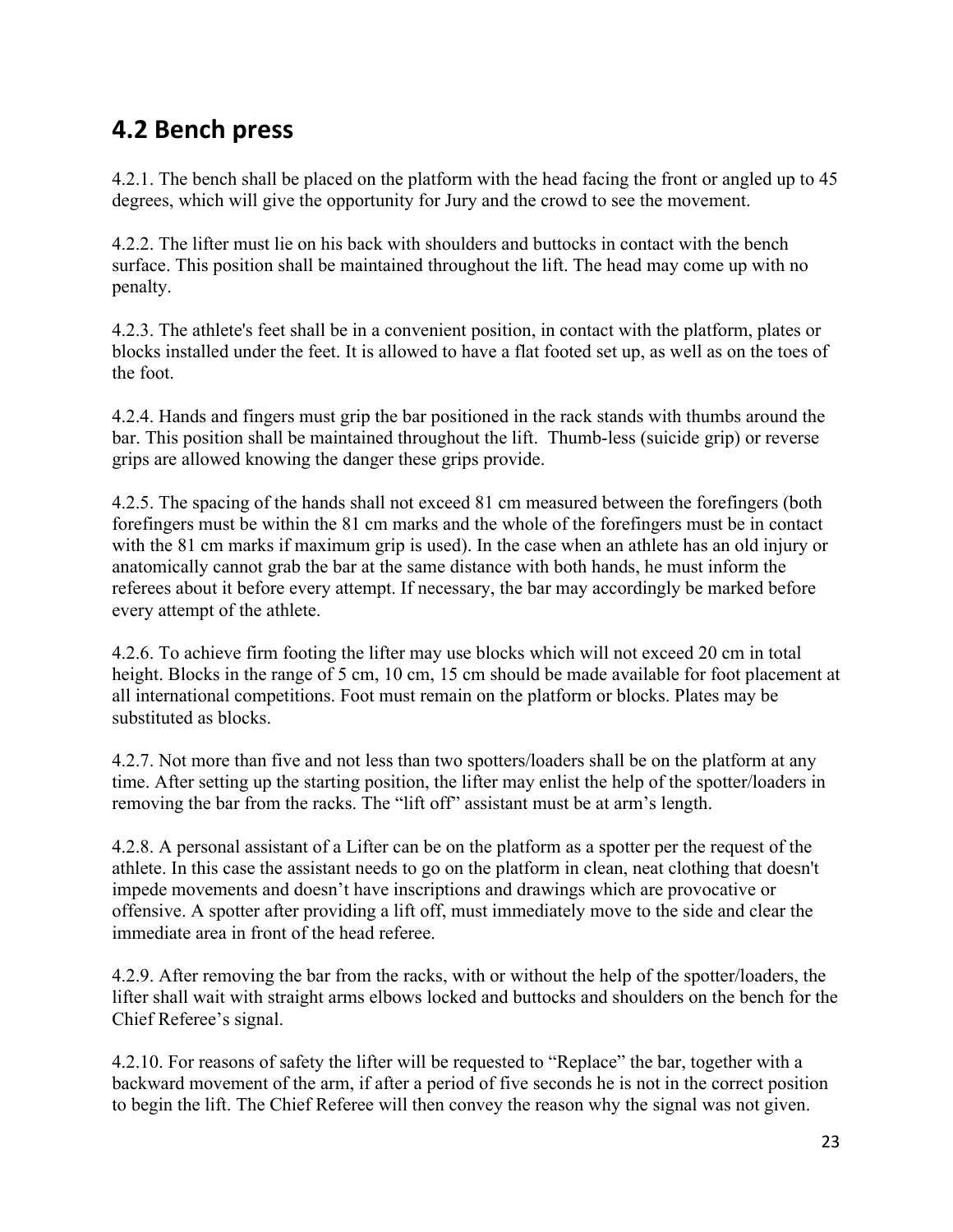Also, the "Return" or "Help" command can be given by the senior referee on the platform to prevent injuries, in the case of an error committed by an athlete which prevents the attempt to be counted. If the personal spotter does not immediately leave the platform area and or in any way distracts or impedes the head Referee's responsibilities, the Referee may determine that the lift is unacceptable, and it will be signaled "no lift" by the Referees and given three red lights.

4.2.11. The signal to begin the attempt shall consist of a downward movement of the arm together with the audible command "Start".

4.2.12. After receiving the signal, the lifter must lower the bar (under control) making contact with the chest or abdominal area motionless, after which the Chief Referee will signal with the upward movement of the hand and the audible command "Press".

4.2.13. After the "Press" command the lifter must then return the bar to straight arms' length elbows locked. When the bar is held motionless the audible command "Rack" shall be given together with a backward motion of the arm.

4.2.14. If right after receiving the "start" command, the lifter draws in a big breath to fill his lungs while still in the upright position prior to beginning the attempt, and the bar rises as a result of this breath, this should not be a reason for disqualification. While still in the upright position, the lifter was unlocking, and then relocking his elbows, or pumping the bar up and down with body movement, in this case it would run against the Rules.

4.2.15 If an athlete inadvertently begins to lower the barbell before the "Start" command from the Chief Referee, but does not touch the chest, he can return it to the original position on straightened elbows or even return to the racks, and then try again waiting for the "start" command to be given.

4.2.16. In case the arms cannot be straightened entirely, the athlete shall provide a relevant medical report when registering or weighting in. It is the lifter's responsibility to remind the three referees before each attempt and allow for inspection of the intended grip prior to making an attempt.

#### **Causes for Disqualification of a Bench Press:**

1. Failure to observe the Chief Referee's signals at the commencement, during or completion of the lift.

2. Any change in the elected lifting position during the lift proper i.e., any raising movement of the shoulders, or buttocks, from the bench, or lateral movement of hands on the bar. Movement of the head will not be a cause for disqualification.

3. A slight displacement or slipping of the feet should not be considered as a cause for disqualification if feet did not become detached from the platform completely.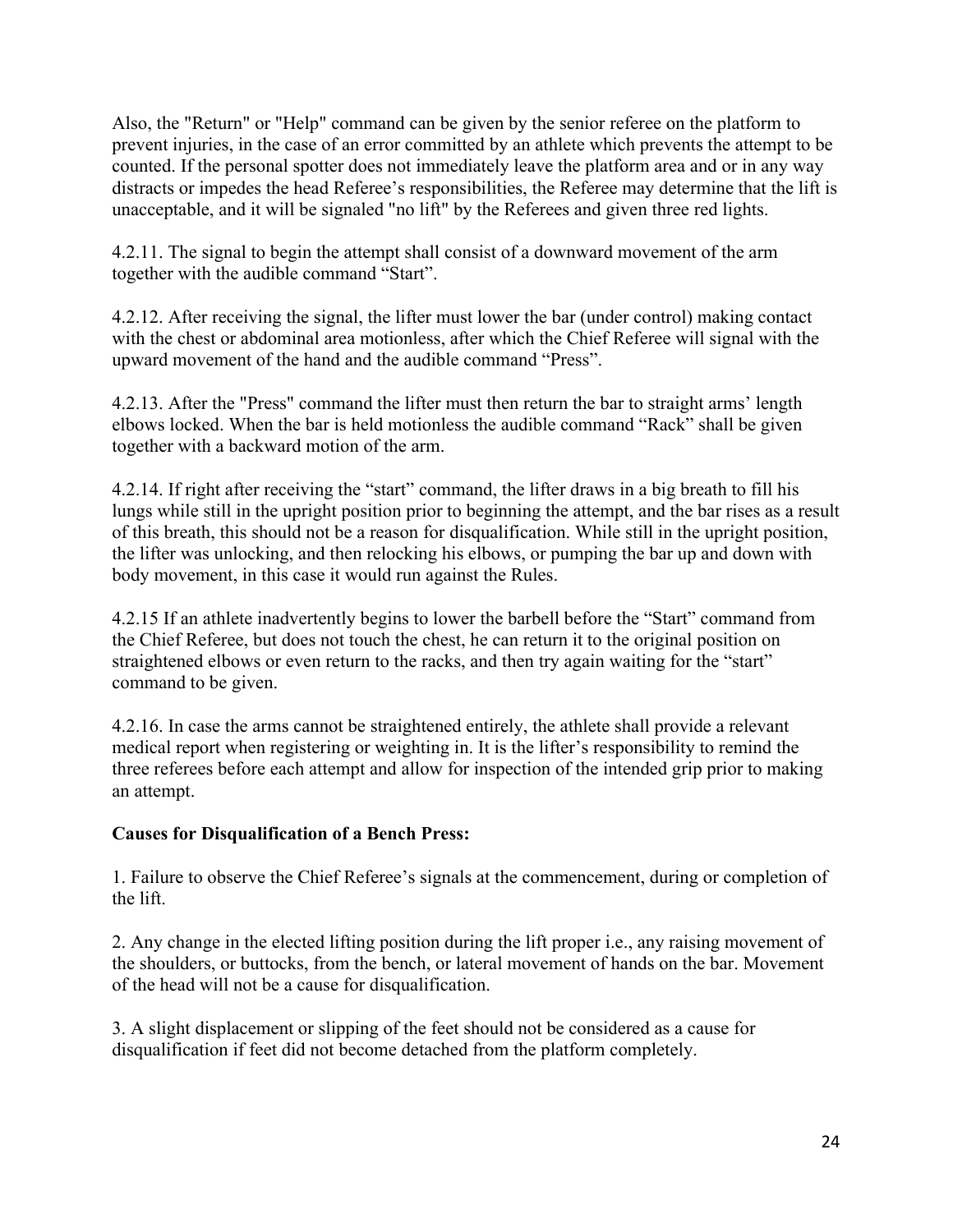4. Any obvious (excessive) uneven straightening of the arms during the execution of the bench press. Any downward movement of the whole of the bar in the course of being pressed up.

5. Bar is not lowered to chest or abdominal area i.e., not reaching the chest or abdominal area, or the bar comes in contact with the belt.

6. Failure to press the bar to straight/extended arms' length elbows locked at the completion of the lift. Heaving, or sinking the bar into the chest or abdominal area after the "Press" command has been given.

7. Contact with the bar or the lifter by the spotter/loaders between the Chief Referee's signals, in order to make the lift easier.

8. Any contact of the lifter's feet with the bench or its supports.

9. Failure to comply with any of the items outlined under the Rules of Performance.

#### <span id="page-24-0"></span>**4.3 Deadlift**

4.3.1. The lifter shall face the front of the platform.

4.3.2. The bar shall lay horizontally in front of the lifter's feet, gripped with an optional grip in both hands and lifted until the lifter is standing erect.

4.3.3. The movement is made without any signal. The movement is made until the bar is motionless and the lifter is in the apparent finished position.

4.3.4. On completion of the lift the knees shall be extended in a straight position and the shoulders back.

4.3.5. The Chief Referee's signal shall consist of a downward movement of the arm and the audible command "Down". The signal will not be given until the bar is held motionless, and the lifter is in the apparent finished position.

4.3.6. Any rising of the bar or any deliberate attempt to do so will count as an attempt. However, an obvious "psych up" jerking/shaking of the bar by an athlete is allowed. In case of doubt, the decision must always be made in favor of the athlete.

4.3.7. Once the attempt has begun no downward movement is allowed until the lifter reaches the erect position with the knees extended. If the bar settles as the shoulders come back (slightly downward on completion) this should not be reason to disqualify the lift.

#### **Causes for Disqualification of a Deadlift:**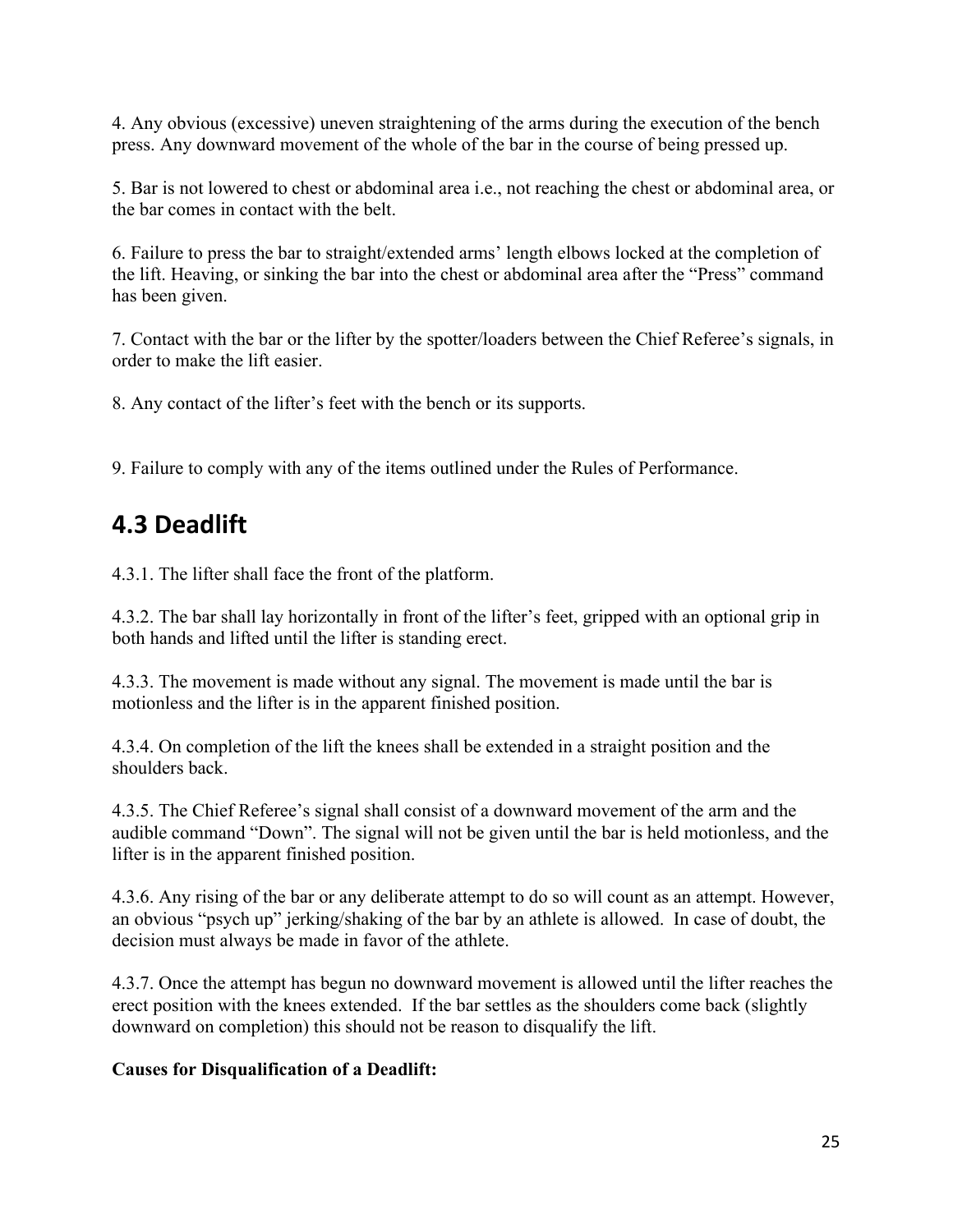1. Any downward movement of the bar before it reaches the final position and the command "Down" of the Chief Referee.

- 2. Failure to stand erect with the shoulders back.
- 3. Failure to finish the lift with knees extended at the completion of the lift.

4. Supporting the bar on the thighs during the performance of the lift. If the bar edges up the thigh but is not supported this is not reason for disqualification. The lifter should benefit in all decisions of doubt made by the referee.

5. Stepping backward or forward or moving the feet laterally. Rocking the feet between the ball and heel is permitted.

6. Lowering the bar before receiving the Chief Referee's signal.

7. Allowing the bar to return to the platform without maintaining control with both hands, i.e., releasing/dropping the bar from the hands.

8. Failure to comply with any of the items outlined under Rules of Performance.

# <span id="page-25-0"></span>**V. WEIGH INS**

#### <span id="page-25-1"></span>**5.1 Weigh-In Process**

5.1.1 Weigh-in of the competitors shall be initiated 24 hrs. before the start of the competition. The Meet Director shall schedule a regular weigh in any time during the 24-hour period. The first weighing in session lasts an hour and a half at minimum. A second weigh in session is held in the evening and shall last a minimum of an hour and a half. The two sessions are mandatory unless all athletes are accounted for and cleared to lift in the "morning session." Additional sessions can be set by appointment with the Meet Director. Information about all weigh in sessions shall be brought to the attention of athletes during the registration process.

5.1.2. All athletes must be weighed during one of the two mandatory or additional (if so provided) sessions, which are carried out in the presence of certified WRPF Referees.

5.1.3. Schedule of weigh in is established in the regulations and it is a mandatory part of it.

5.1.4. Weighing in of each participant is held in a separate room behind closed doors or behind a screen. When a minor is weighed in there will be present; the athlete, his/her parent or legal guardian or coach and 2 (two) WRPF Referees of the same sex as the Lifter. Should there not be enough Referees of the same sex, the Lifter will be required to weigh in in their singlet.

5.1.5. Athletes should be weighed naked or in underwear (briefs for men; bra and panties for women). Weigh in must be conducted by officials of the same sex as the athlete. In the case of a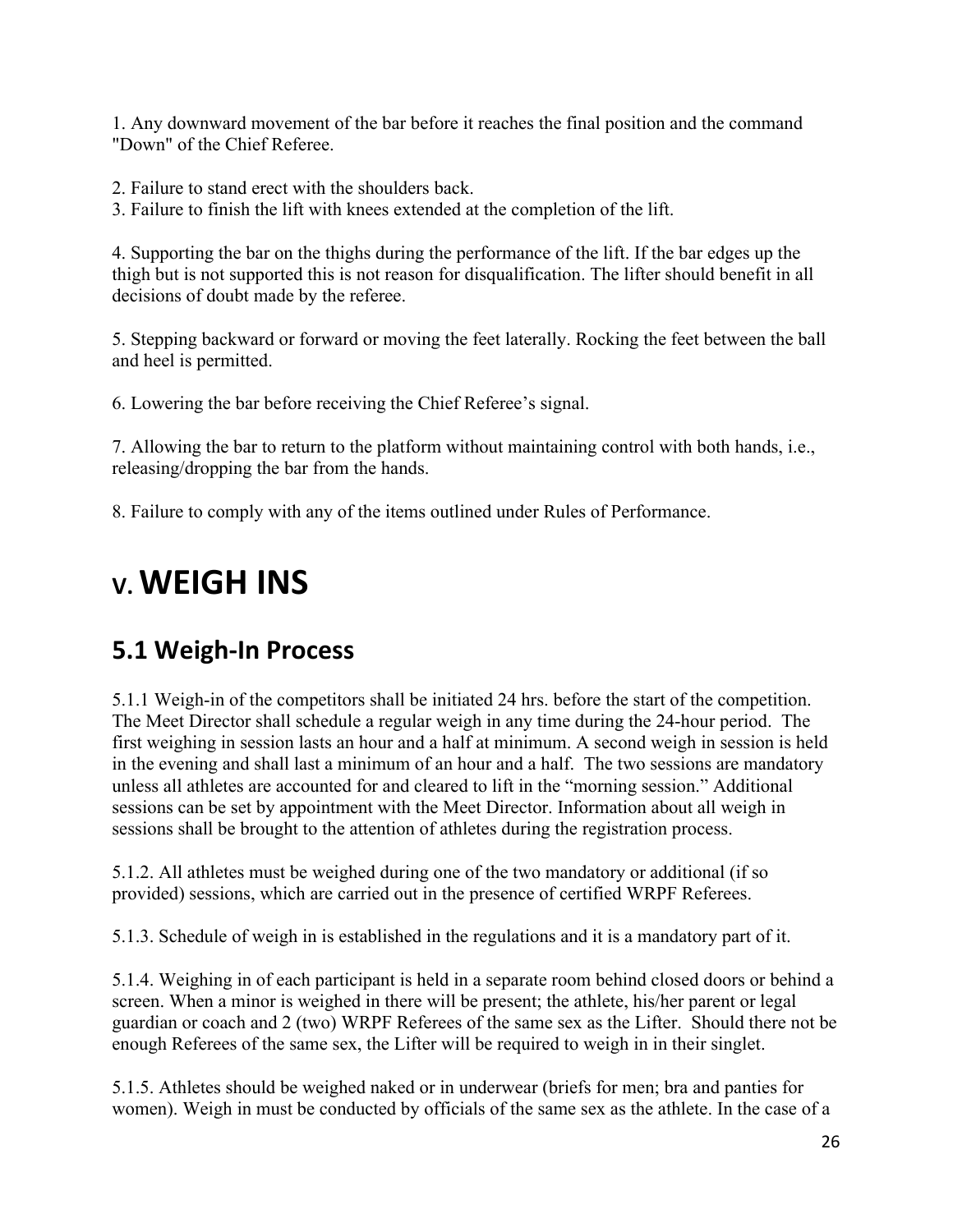lack of referees an additional temporary official can be appointed by the Meet Director. The Lifter may also be weighed in in their singlet.

5.1.6. To establish the order for weigh in, it is on a first come, first served basis.

5.1.7. Each athlete shall be weighed only once. Re-weighing is allowed only to those athletes whose own weight was less or more than the permissible limits of the weight class. These athletes must return to weigh-in and be weighed again in one of two mandatory sessions, before the end of the last weighing session. Should they miss the second chance weigh in they will be excluded from the competition in this weight class and moved to the next available weight class. Athletes who are trying to make weight, can weigh as many times as needed while not interrupting other athlete's weigh in time.

5.1.8. If weight of athlete exceeds the allowed for the weight class, he can go to the next heavier weight class. The athlete must meet all established qualification standards for National, International, Expo level meets at this higher weight. If weight of athlete is lower than the minimum of weight class, he may go to the lower weight class.

5.1.9. Official weight of athlete will be recorded in pen on the athlete's card and initialed by the weighing Referee and the Lifter.

5.1.10. Participants of age categories Juniors and Masters must verify their participation as a "crossover" in the Open class. No additional weigh-in is necessary for cross overs.

5.1.11. At the weigh-in the athlete's data is entered onto the athlete's card and then entered into the lifting software program. It is required to include the following information:

- Full name of the athlete;
- Division;
- Birth date, age and age category;
- Country, region and city;
- Weight of athlete (in ink) after weigh-in and weight class;
- First attempts in all lifts in pencil and initialed by the Lifter or Coach;
- Dots coefficient value;
- Team;
- Lot number;

- A signed form about accepting responsibility in the event of injury or an accident that could occur due to the fault of the athlete;

- Contacts of an athlete (telephone number, post address and e-mail);
- Date of Filling in and signature of athlete and inspecting referee;

The referees and Meet Director shall correctly enter the information, and athlete should check correctness of all the entered data. After signing the participant's card an athlete assumes taking responsibility for the reliability of all data put in it. The participant's card is an official document of tournament.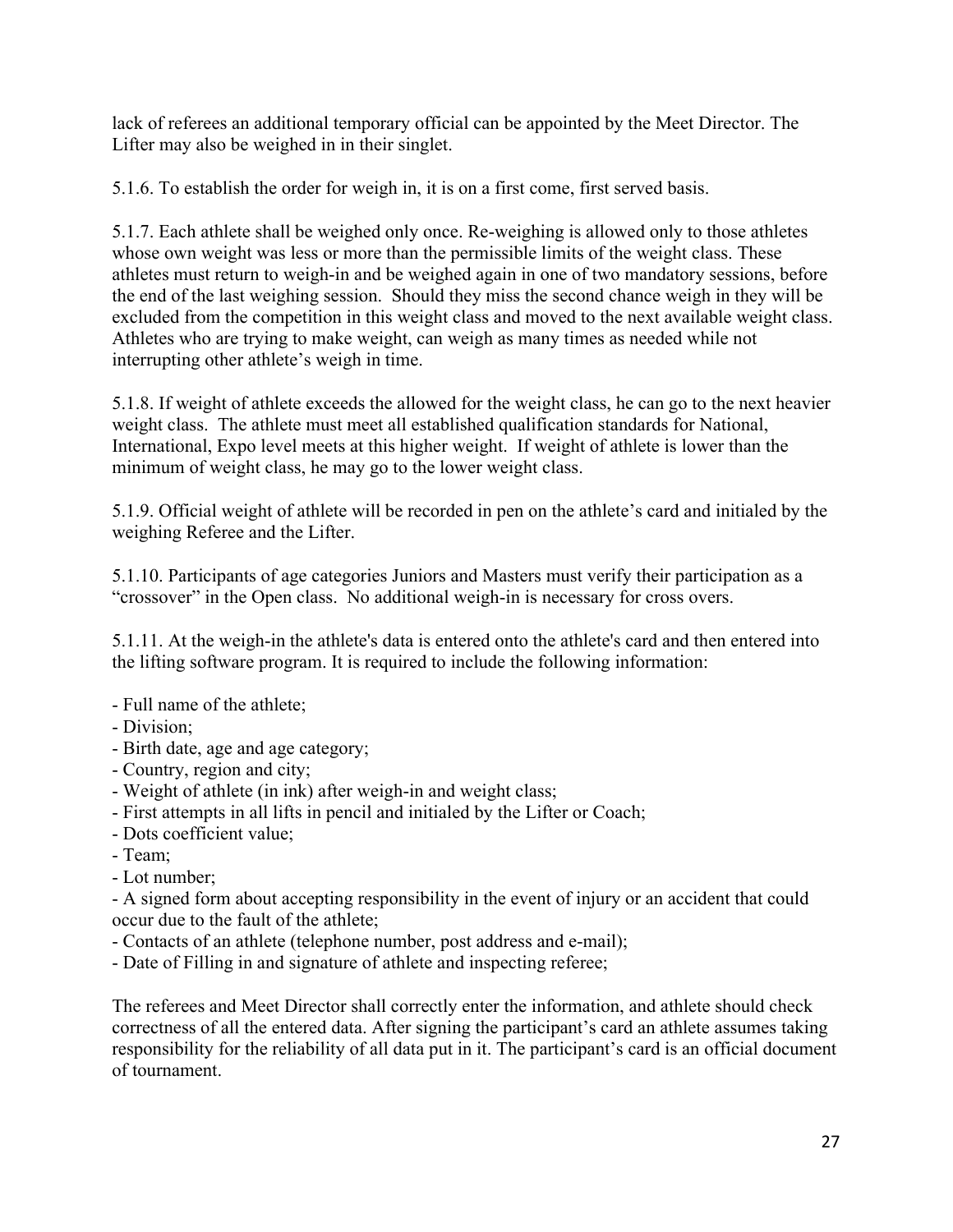5.1.12. Registration and weighing of participants are made only after and I.D check of the athlete.

5.1.13. During all sessions of weigh-in mandatory equipment check will be held. This information must be published with the weigh in information. Equipment check is mandatory during weigh-in. Opening attempts will be taken at this time.

5.1.14. The order of weighing is determined by the athletes themselves waiting their turn.

5.1.15. In case of severe weather or emergency situations in the competition area, time of weighin may be extended by the Meet Director.

5.1.16. During the weigh in and gear check, athletes will measure height of the racks and face savers for the Squat and Bench Press and record the information on the athlete's card.

# <span id="page-27-0"></span>**VI. ORDER OF COMPETITION**

#### <span id="page-27-1"></span>**6.1 The Round system**

6.1.1. All competitors are distributed by round according to the rules of the tournament. Every flight consists of three attempts for each athlete in each lift. Creating the flights and setting the attempts must comply with the rules given in this chapter.

6.1.2. A flight must be formed in such a way that all competitors perform the same lift.

6.1.3. If there are more than 20 athletes at the competition or round, then they must be divided into several flights consisting of an approximate equal number of participants. Flights should not consist of more than 17 participants.

6.1.4. The flight may include one or several weight classes. Flights must be classified by numbers or letters. Ex, 1,2,3 or A, B, C

6.1.5. Flights are formed by sex, weight and declared weight of the first attempt. Athletes of the lightest weight classes with the lowest first attempts form the first flight (Flight 1 or Flight A etc.). Next flights are formed by ascending weight classes and weights of first attempts.

6.1.6. Structure of flights must be implemented as following: Round 1 performing three attempts of first lift, then Round 2 performing three attempts of first lift and so on.

6.1.7. If number of participants in one flight is less than 10, time shall be added to the end of that flight: 9 athletes – 1 minute, 8 athletes – 2 minute, 7 athletes – 3 minutes and so on: 1 minute more for 1 athlete less. Tournament MC or Meet Director must make an announcement about the breaks and turn on a timer after the last athlete in the flight.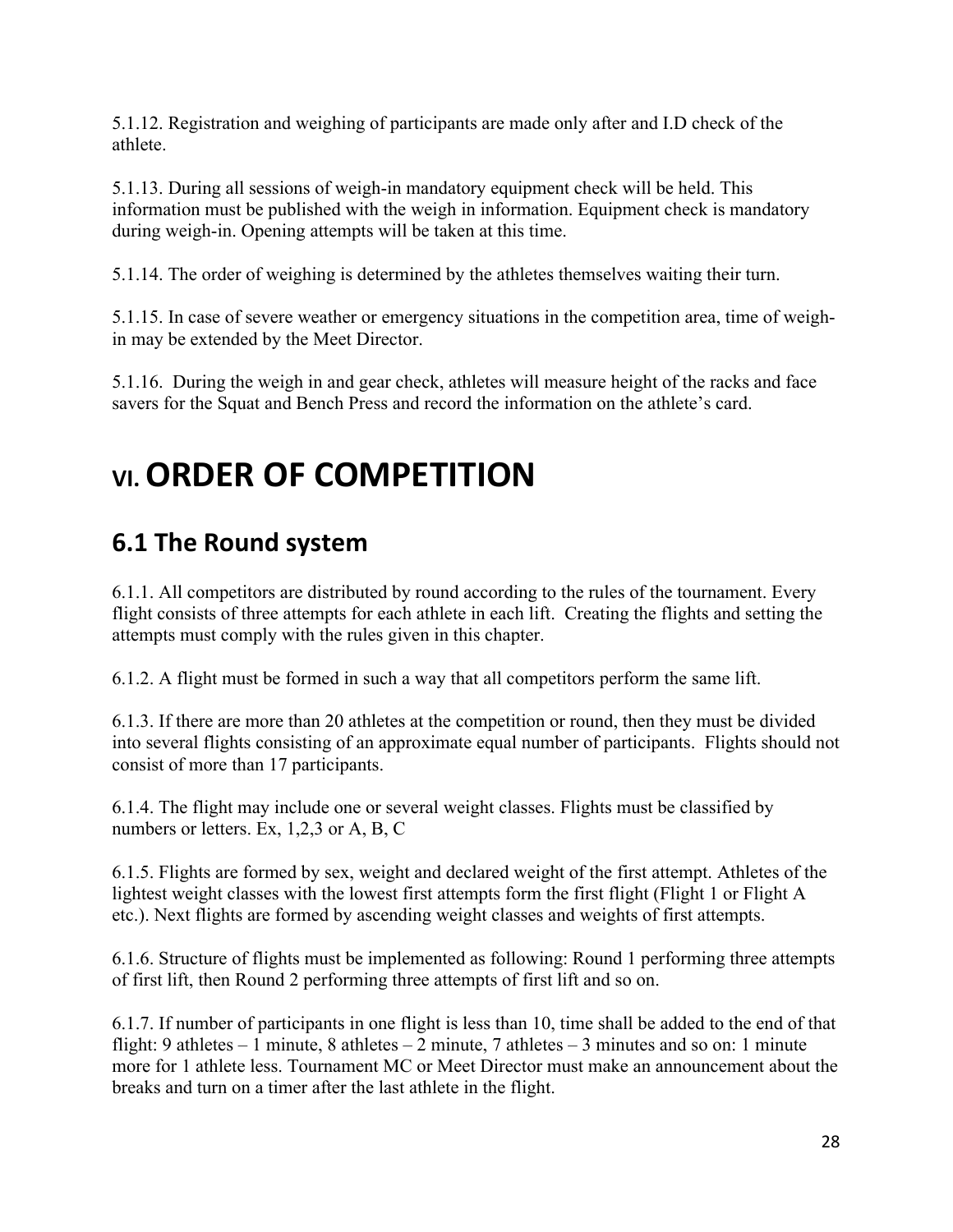6.1.8. In each flight, a bar weight is set from smallest to largest (in accordance with the existing applications of athletes).

6.1.9. The athlete is allowed only one weight change to the first attempt in each lift. Weight can be increased or decreased from the original order and then the order of lifts should be changed accordingly. The change of weight at the first attempt is possible no later than 5 minutes before the start of the first attempt in the flight of said athlete. Weight changes in the first attempt could be taken both for increase or decrease. The MC/Meet Director must inform the athletes one minute before the 5 mins time period allotted for changes.

6.1.10. If two athletes declared the same weight, athlete who has the lower lot number lifts first.

6.1.11. Time for the attempt is one minute. Time for attempt starts after a signal from the Chief Referee "Lifter Ready'.

6.1.12. If an attempt is failed by a loading mistake, the athlete shall be given the option to take the lift as loaded or retake the lift at the end of that round of attempts. If an athlete is the last in their round, the athlete shall receive 5 minutes more for this retake.

6.1.13. An athlete must declare the next attempt within one minute after completing the lift. If the next attempt is not declared, 2.5 kg will be automatically added to last attempt weight. If last attempt was "no lift" and the Lifter has not declared a next attempt, he will lift the same weight as the missed attempt. *Responsibility for declaring next attempts is fully on the Lifter*.

6.1.14. Weights of the second and third attempts cannot be changed once given. The exception being the third attempt in the Bench Only and for all third attempts in the Deadlift.

6.1.15. In the competition of single lifts (bench press and deadlift) weight of the third attempts can be changed up or down but not in such a way to upset the flow if the meet.

6.1.16. Minimum weight change is 2.5 kg unless the athlete is attempting a record.

### <span id="page-28-0"></span>**6.2 The officials**

a) MC/Announcer - a National or International referee or professional DJ with knowledge of powerlifting.

b) Table/computer/cards- a Referee or specially trained lifter.

c) Expeditors.

d) Spotters/Loaders.

e) Additional officials may be appointed as required, e.g., doctors, paramedics etc.

#### **Responsibilities of the Officials are:**

6.2.1. MC/Announcer: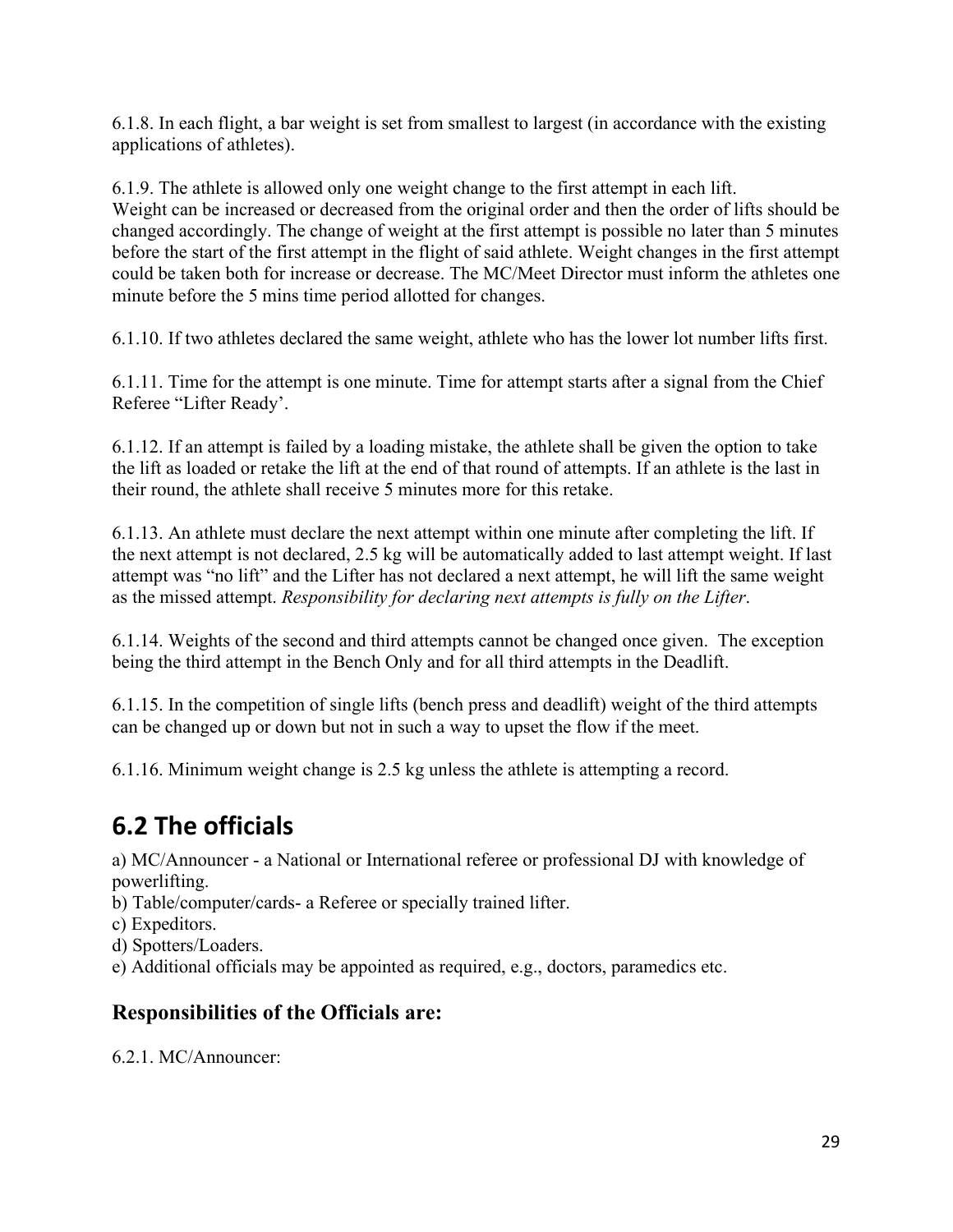- Is responsible for competition management. He must perform the following duties:

- announces the order of Lifters of the next following three athletes, so that they are ready to enter the platform

- When the bar is loaded and the platform cleared for lifting, the Chief Referee will indicate this to the MC who will announce "Lifter Ready" and calls the lifter to the platform, the clock will begin.

To clarify, - when the MC announces "Lifter Ready" the lifter is committed to the attempt. Attempts announced by the speaker must be displayed on the scoreboard in a prominent position, with the lifters name and his bodyweight.

6.2.2. Meet Director:

- The Meet Director is responsible for forming the composition of the officials – judges, other officials of the competition and the schedule of their work.

- The Meet Director is responsible for enforcing WRPF rules. If the Meet Director is absent from the competition, then the official with the highest status must fulfill his duties.

- He is expected to interact with all the personnel of the competition, with the referees and athletes, resolve any disputable issues, referring to the Technical Rules.

- He is responsible to check and monitor compliance with the technical requirements for hosting WRPF tournaments, the availability of all necessary documentation in the tournament.

- He is responsible for registering the new records and collecting information for the preparation of documents.

#### 6.2.3. Time Keeper:

- The time keeper is responsible for accurately recording the lapse between the announcement of "Lifter Ready" and the lifter starting his attempt.

- He is also responsible for recording time allowances whenever required, e.g. after the attempt the lifter shall leave the platform within 30 seconds. The only exception could take place in case when the Chief Referee checks the equipment of the Lifter after setting a new record. Once the timer is running for a Lifter, it can only be stopped by the completion of the time allowance, by the start of the lift, or at the discretion of the Chief Referee. Any changes in rack height must be made within the time allotted to the athlete to complete the attempt.

After the command "Lifter Ready" the athlete is given one minute to start the attempt. During squat and bench press the beginning of the exercise is considered as un-racking the bar from the racks, and for the deadlift - explicit or deliberate attempt to lift the bar from the platform. If the athlete does not fulfill these requirements during the allotted time, the timekeeper announces "Time" and the Chief Referee gives a loud command "Rack". In this case it is a 'No lift". The Chief referee makes the final decision after the "Time" command, by the reason that the Lifter violated the time limit.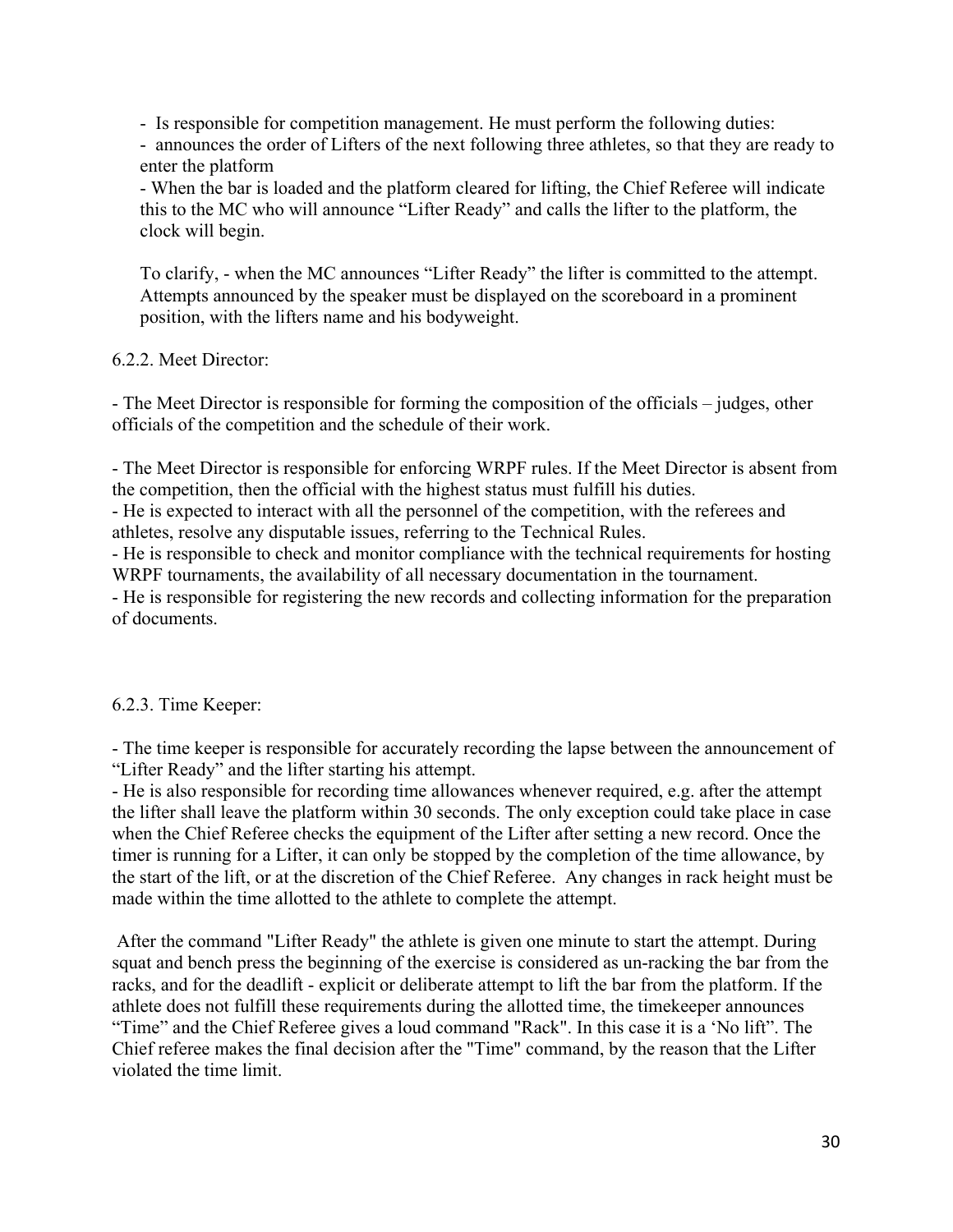#### 6.2.4. Expeditors:

- Are responsible for collecting the weight of next attempts from the lifters or their coaches and passing the information without delay to the Table. The lifter is allowed one minute between completing of his last attempt and informing the Expeditor about the weight for the next attempt.

- Are responsible for monitoring compliance with the rules of equipment in the warm-up area. When identifying a violation of the rules, for example: use both knee wraps and sleeves, or use a couple of knee wraps, etc., immediately point this out to the Lifter who violates the rules or his representative. If this is not possible, he reports it to the Meet Director or the Chief Referee on the platform.

#### 6.2.5. Spotters/Loaders:

- Responsible for the safety of the athlete and provide him/her with immediate assistance in case they cannot lift the weight during the attempt.

- Spotters/loaders are responsible for loading and unloading the bar, adjusting squat racks and benches as required, cleaning the bar or platform.

- All spotters should work together as a team, and should be neatly dressed in a clean clothes and meet or WRPF T-shirts.

- All the spotters must inform the Chief Referee of any malfunctions in the equipment so that they can assess the problem and take the necessary measures to solve it.

- At no time shall there be less than two or more than six spotters/loaders on the platform. - When the lifter prepares for his attempt, the spotters/loaders may assist him in removing the bar from the racks. They may also assist in replacing the bar after the attempt. However, they shall not touch the lifter or the bar during the actual attempt, i.e., during the period of time that elapses between the commencement and completion signals. The only exception to this rule could happen if the lift is a predictable "No lift" and likely to result in injury to the lifter. In this case the spotters/loaders may, either at the request of the Chief Referee or the lifter himself, step in and help the lifter. If the lifter himself has failed the attempt by the error of a spotter/loader and has no fault of his own, he shall be granted another attempt at the discretion of the Chief Referee at the end of the round.

- Any additional spotter that an athlete may need must be selected before the competition and be instructed by the spotter 30 minutes before the start of the competition. Additional spotters should be available to all athletes in all types of lifts.

#### <span id="page-30-0"></span>**6.3 General rules**

6.3.1. During any competition taking place, only the lifter and his coach, officiating referees and spotter/loaders will be allowed to be around the platform or on the stage. Performing the lift, only the lifter, spotter/loaders and the referees are permitted to be present on of around the platform. Coaches shall remain within the designated coaching area as defined by the Chief Referee in charge. The selection of a zone for coaches should be made in such a way that each coach can choose within this zone a convenient place to observe the performance of the lifting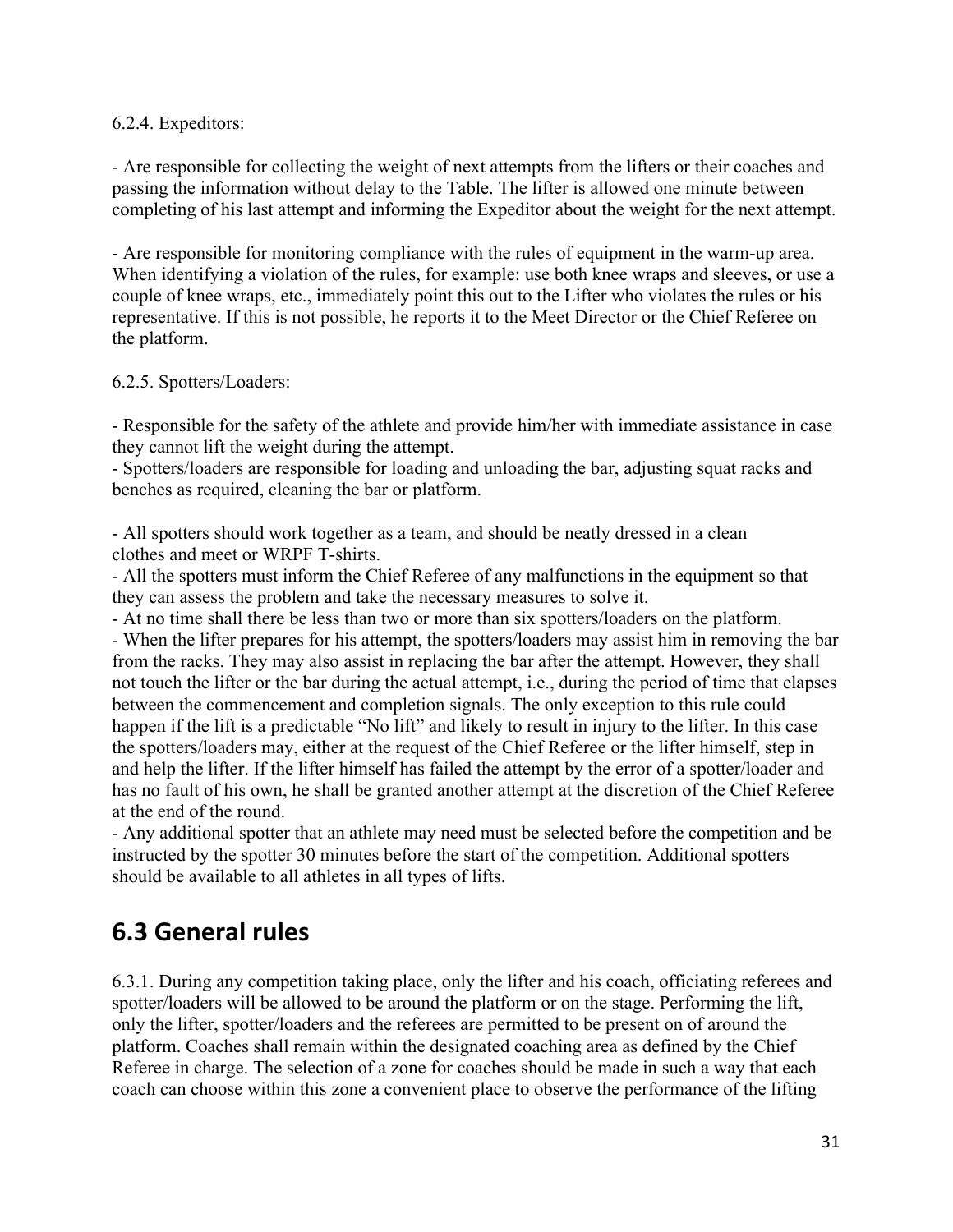and provide instructions and signals to the athlete regarding technical details (for example: squat depth). At the same time, it must not interfere with the work of referees and spotters. Photo/video reporters may be admitted on the platform at the discretion of the Meet Director and are required to stay out of the way of normal flow of business on the Platform.

6.3.2. The coaches' clothes at meets will be clean and have no offensive words or images on them and approved by Meet Director. In case of violation of the dress code, the Chief Referee or Meet Director may prohibit the coach from being at the venue of the competition.

6.3.3. A lifter shall not wrap or adjust any part of his costume or equipment while on the platform. The only exception to this rule is that he may adjust his belt. Items such as inhalants, ammonia caps, etc. cannot be utilized on the platform.

6.3.4. In all WRPF recognized competitions, the weight of the barbell must always be a multiple of 2. 5kg.The progression must be at least 2.5kg between all attempts. The weight shall be always announced in kilograms.

6.3.5. In a record attempt, the weight of the barbell must be at least 500 grams in excess of the current record.

6.3.6. During the course of the competition, a lifter may request a record attempt that is not a multiple of 2.5 kg, but is to be attempted within his prescribed attempts.

6.3.7. Record attempts may be taken on any or all of a lifter's prescribed attempts provided that they maintain a minimum increase of 500 grams.

6.3.8. The Chief Referee and Meet Director will be solely responsible for decisions in the case of loading errors or incorrect announcements by the speaker. His decision will be given to the speaker who will make the appropriate announcement.

#### **Examples of errors in setting the weight of the bar:**

- If the bar is loaded to a lighter weight than originally requested and the attempt is successful, the lifter may accept the successful attempt or elect to take the attempt again at the originally requested weight. If the attempt is not successful, the lifter will be granted a further attempt at the originally requested weight. In both cases above, further attempts may only be taken at the end of the round in which the error occurred.

- If the bar is loaded to a heavier weight than originally requested and the attempt is successful, the Lifter will be granted the attempt. However, the weight may be reduced again if required for other Lifters. If the attempt is not successful, the Lifter will be granted a further attempt at the originally requested weight at the end of the round in which the error occurred.

- If the loading is not the same on each end of the bar; or any change occurs to the bar or discs during the execution of the lift; or the platform is disarranged, if despite these factors, the lift is successful, the lifter may accept the attempt or elect to take the attempt again. If the successful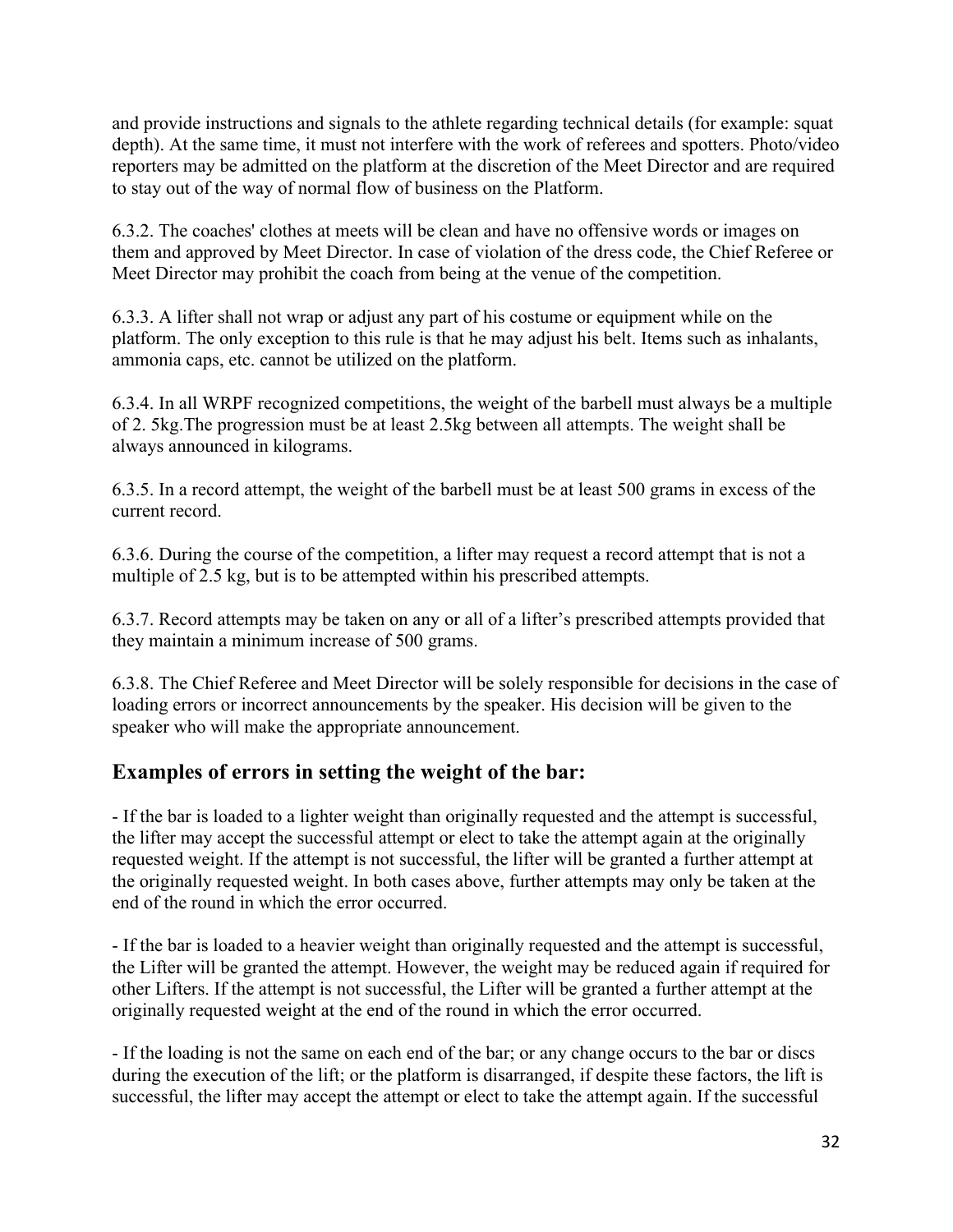attempt is not a multiple of 2.5 kg, then the lower closest multiple of 2.5 kg will be recorded on the score sheet. If the attempt is unsuccessful, the lifter will be granted a further attempt. Further attempts may only be taken at the end of the round in which the error occurred.

- If for any reason it is not possible for the lifter or his coach to remain in the zone close to the platform in order to follow the progress of the competition and the lifter misses his attempt because the speaker omitted to announce him at the appropriate weight, then the weight will be reduced as necessary and the lifter allowed to take his attempt, but only at the end of the round.

6.3.11. Three unsuccessful attempts in any lift (bombing out) automatically excludes the athlete from the competition.

6.3.12. The spotters should not help the athlete in taking the starting position in any of the lifts, their assistance is allowed only with the initial removal of the bar from the racks.

6.3.13. On the completion of an attempt, a lifter shall leave the platform within thirty seconds. Failure to comply with this rule may result in disqualification of the attempt at the discretion of the Chief Referee and Meet Director. The only exception to this rule is if a Lifter's equipment is being inspected after a record attempt. The lifter is required not to leave the platform for this inspection to certify the records attempt.

6.3.14. If, during warm up or competition, a lifter suffers injury or in any other way exhibits signs of a condition which may unduly or significantly jeopardize the competitor's health and well-being, the Meet Director, or Chief Referee has the right to examination. If considered inadvisable for the lifter to continue, the lifter and/or their coach will be notified of the decision and the lifter will be removed from the meet. The Meet Director or Chief Referee are not giving medical advice, they are erroring on the side of caution for the safety of the Lifter.

6.3.15. If a lifter missing a minimum of 50% of their total fingers, including the thumb, in which that hand is responsible for gripping a bar in the deadlift, he is permitted to use the strap. However, this strap may be used only on that hand and attached at the wrist only.

6.3.16. Any physical abnormality, handicap, or incapacity of a lifter that may cause an inability to fully comply with the rules should be brought to the attention of the Chief Referee. This should be in advance of the start of the lifter's Flight. The lifter and Referees will then confer on the matter to best accommodate any special considerations for the lifter. Deafness, blindness, limb, or joint abnormalities that prevent proper straightening or extension, are examples for such special considerations.

6.3.17. It is considered a verbal warning if any official contacts and corrects a lifter prior to, or after a lift, about a technical portion of their lift, a rules violation, or about any equipment violations they may have. If the lifter repeats the violation it is mandatory that their lift will be turned down by all three officials. If an official gives a verbal warning to a lifter, they must immediately inform all other officials on the platform that an official warning has been given, and the reason for it. The three Referee shall work together as a team at all times. A repeated violation by a lifter will result in a mandatory red light by all officials.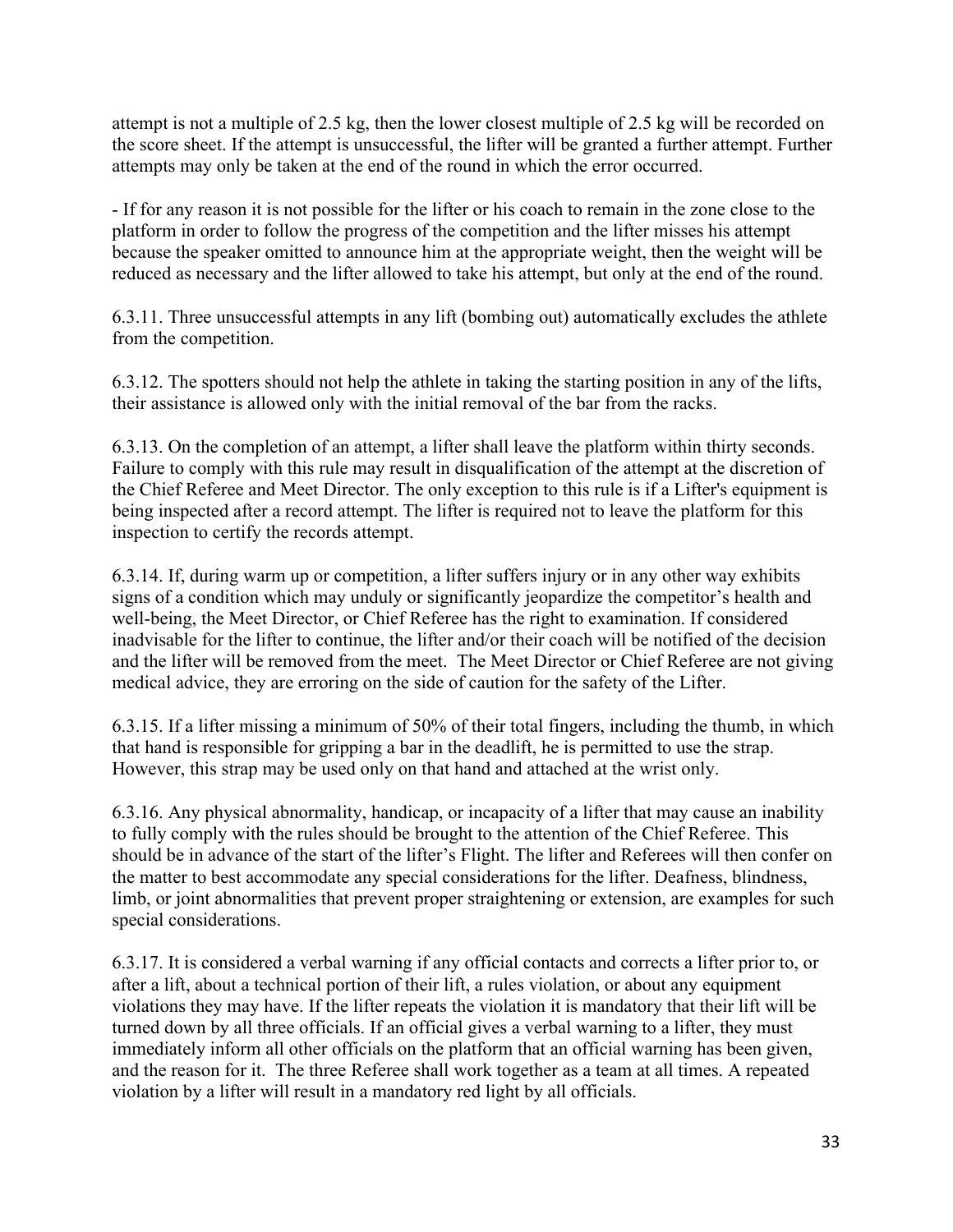6.3.18. Blood or particles of skin on the bar or platform must be cleaned off with the antiseptic to avoid infection.

6.3.19. Any lifter or coach, who by reason of his misconduct before, during, or after the competition is likely to discredit the sport, shall be officially warned. If the misconduct continues, the Meet Director or Head Referee may disqualify the lifter and order the coach to leave the venue. This includes any lifter, coach, or the lifters support personal, from arguing, using foul language, or becoming abusive with any Referee or Official about the outcome of any lifts, or the legality of equipment determinations.

6.3.20. The Referees may by their majority decision immediately disqualify an athlete or official if they believe that the violation of the rules is serious enough to entail an immediate disqualification rather than a warning.

# <span id="page-33-0"></span>**VII. REFEREES AND TECHNICAL COMMITTEE**

### <span id="page-33-1"></span>**7.1 Referees**

7.1.1. There should be 3 referees -- the Chief Referee or Center Referee and two side referees.

7.1.2. The three referees may seat themselves in what they consider to be the best viewing positions around the platform for each of the three lifts. However, the Chief Referee must always bear in mind the need to be visible to the lifter performing the squat or deadlift. Side referees should not sit strictly on the side from the athlete, especially during the deadlift, because the discs on the bar will close the view on the Lifter's knees.

7.1.3. The Referees are responsible for the qualitative and timely evaluation of attempts.

7.1.4. The Referees will strictly enforce observance of the Rules of Competitions and performance of lifts.

7.1.5. The Chief Referee is responsible for giving the necessary signals for all three lifts. The side referees can give a signal to the Chief Referee if they see from their point a violation in taking the starting position by the athlete in squats or bench press.

7.1.6. Before the contest, the three referees shall jointly ascertain that:

- The platform and competition equipment comply in all respects with the rules. Bars and discs are checked for weight discrepancies and defective equipment discarded. A second bar and collars should be ready and put aside in case of damage to the original bar or collars.

- The Lifter's costumes and personal equipment comply with the rules in all respects.

7.1.7. During the contest the three referees must ascertain that: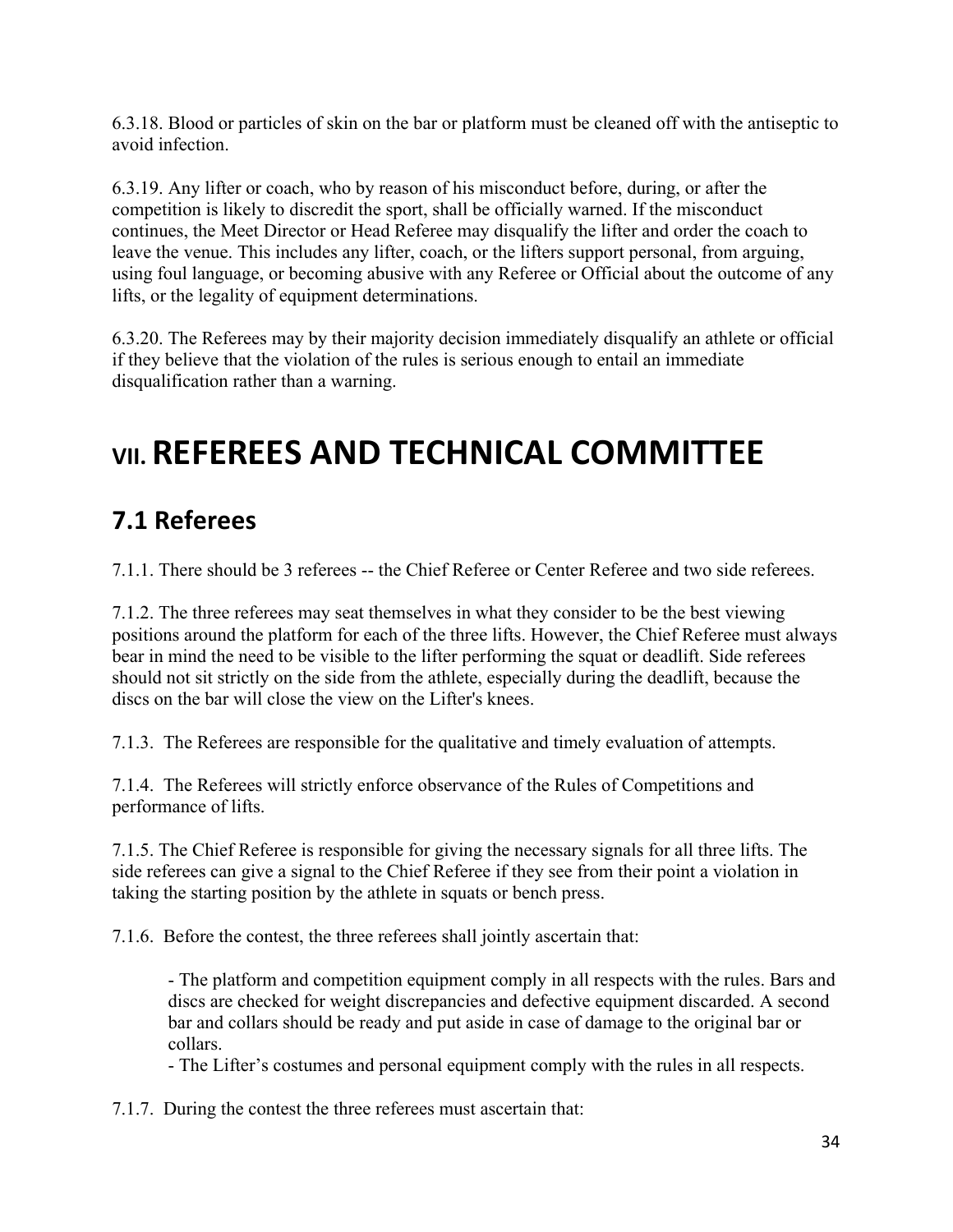- The weight of the loaded bar agrees with the weight announced by the speaker. Referees may be issued with bar loading charts for this purpose or a computer-generated bar loading software may also be used and projected on a screen that is in a clear and visible location for the three referees.

- The Lifter's personal equipment should comply with the rules while on the platform. If any Referee has reason to doubt a Lifter's compliance with the rules, he must inform the Chief Referee after completion of the attempt. The Referees may then examine the Lifter's personal equipment. If the Lifter is found to be wearing or using any illegal item, the Lifter may be immediately disqualified from the competition. If wearing any illegal item passed in error by the examining referees, and the lift in which the discovery was made is successful, the lift will be rejected, and the lifter will be granted a new attempt (having removed the illegal item) at the end of the round.

In cases of minor infractions with regard to equipment, the athlete's attempt may be counted. In this case, he is issued a warning so that this violation has been eliminated on the next attempt. If no remedy to the violation is found before the Lifter begins, the Referees are under no obligation to warn the Lifter and would then turn down the lift.

The time allotted to the athlete does not stop.

7.1.8. Once the bar has been replaced in the racks or on the platform at the completion of the lift, the Referees will announce their decisions by means of the lights. White for a "good lift" and red for "no lift".

7.1.9. The Lifter or his coach may request the reason for a red light/"no lift" decision from any of the Referees immediately following the attempt. Such request must be made before the next Lifter's attempt begins so as not to interfere with the progression of the competition.

7.1.10. Referees shall abstain from public commentary concerning the progress of the competition.

7.1.11. A Referee shall not attempt to influence the decisions of the other Referees. Should this happen, the Chief Referee may ask the Referee to leave the platform.

7.1.12. The Referees decide on the legitimacy of record attempts, conduct re-checking of equipment of athletes who have made a record attempts, directly on the platform (not allowing the athlete to leave the platform, until the end of the check) and ending the inspection by raising the hand of the Lifter.

7.1.13. The Chief Referee may consult with the side referees or any other official as necessary in order to expedite the competition.

7.1.14. The Chief Referee may, at his own discretion, instruct to clean the bar or platform. If the athlete or coach asks to clean the bar or platform, this request should be directed to the Chief Referee and not to the spotters on the platform.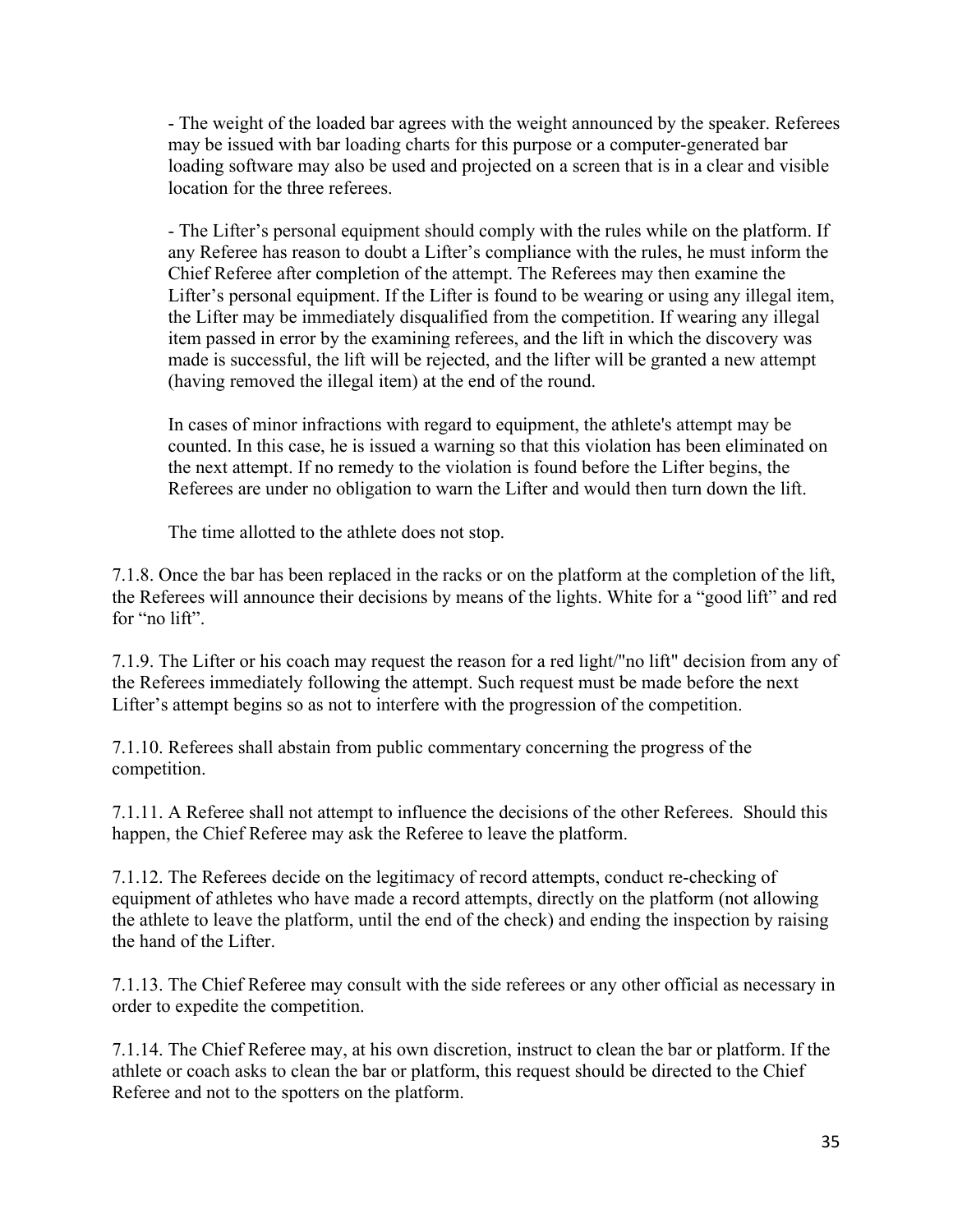7.1.15. Any change of the Referee team in the process of completing a flight is forbidden. Except when the qualifications of the referees are not sufficient to register a record attempt. It is desirable that Referee team stay intact for the duration of a flight.

7.1.16. The selection of a Referee to act as Chief Referee in one flight does not preclude his selection as a side Referee in another flight.

7.1.17. Cell phones or other similar electronic devices are **not allowed** to be in use while judging.

7.1.18. Referees will be uniformly dressed as follows:

Black shorts or pants (black leggings for women) with dark shoes and the appropriate referee shirt.

The referees of WRPF Nationals, Worlds, Expos must wear black long pants, black dress shoes and the appropriate referee shirt.

No sandals or open toed shoes are allowed. All apparel items will be neat and clean at all times.

7.1.19. Examples of faults that should be considered a minor oversight where warnings will be given are:

- Socks overlaid or touching the knee wraps/sleeves.

- Thumb loops not being removed prior to the lift.

- The leg length of the singlet exceeding proper requirements.

- Deadlift socks not completely covering the top of the calves.

7.1.20. Examples of infractions that must be corrected prior to the lifter making their attempt are:

- The lifters suit/singlet straps not being worn over their shoulders.

- Items forgotten to be removed that may have been worn for warm-ups or to maintain warmth (e.g., hats, rubber elbow sleeves, earphones etc.)

- Raw lifters not wearing a t-shirt while squatting or benching.

- No socks or ankle socks being worn during the deadlift.

7.1.21. Examples that should be considered a purposeful attempt to cheat are:

- The use of more than one lifting suit or any suit that has been altered beyond the specs within the rulebook.

- Wearing more than one pair of underwear or illegal support briefs.

- The use of more than one shirt or an illegal supportive shirt or illegal undershirt.

- The use of more than one pair of wraps, more than one ply (wraps sewn together) or wraps over regulation length.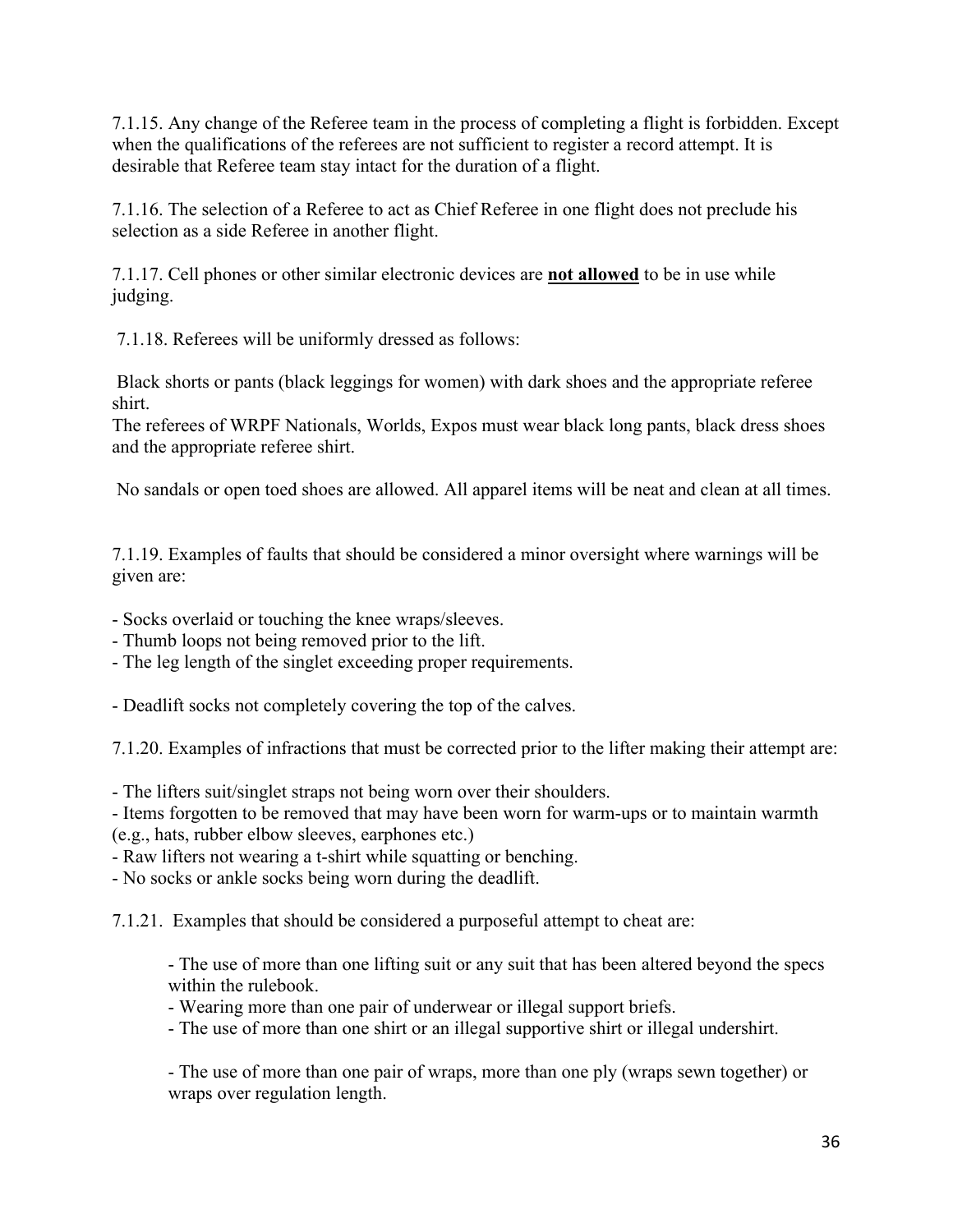- Any additions such as body wraps, towel inserts, bracing, etc. Presence of oil, grease, liquids, or lubricants other than chalk or approved powder.

Cheating will be an automatic disqualification from the meet.

7.1.22. The referees of WRPF tournaments whose activities will be deemed unsatisfactory may be suspended from the performance of Refereeing until recertification from the National Office.

The conditions for the removal of referees are:

- Improper adherence to the conditions of refereeing, specified in these rules.

- Biased judging, actions in favor of one or more athletes to the detriment of the rest of the tournament participants.

- Any action or actions discrediting their reputation in relation to any states, nations, races, individuals or legal entities.

### <span id="page-36-0"></span>**7.2 Qualifications of referees**

#### **7.2.1. Referee Requirements**

- 1. Must be a member of "WRPF / World Raw Powerlifting Federation".
- 2. Must be recommended by his State Chairman and approved by the President/Head Referee of the federation "WRPF / World Raw Powerlifting Federation".
- 3. He should be at least 18 years old and must have a minimum of 1-year experience as an athlete competing in powerlifting.
- 4. Must pass a written test of the rules of "WRPF / World Raw Powerlifting Federation" and a practical test under the supervision of an International Referee at a Sanctioned WRPF meet.
- 5. Must pass both written and practical tests with 90% or higher.
- 6. Must pass a practical test within 30 days after delivery of a written test.
- 7. Should officiate at least 4 sanctioned competitions with an average of five flights per meet per year to maintain accreditation.
- 8. Must follow all the updates and changes to the rulebook.

#### <span id="page-36-1"></span>**7.3 Jury**

7.3.1. A jury will be appointed to preside over each lifting session. The jury must be present during the International tournaments. In the absence of a jury, these functions are performed by the Chief Referee and Meet Director.

7.3.2. The jury shall consist of three referees, the Meet Director shall be designated President of the jury.

7.3.3. The function of the jury is to ensure that the technical rules are correctly applied.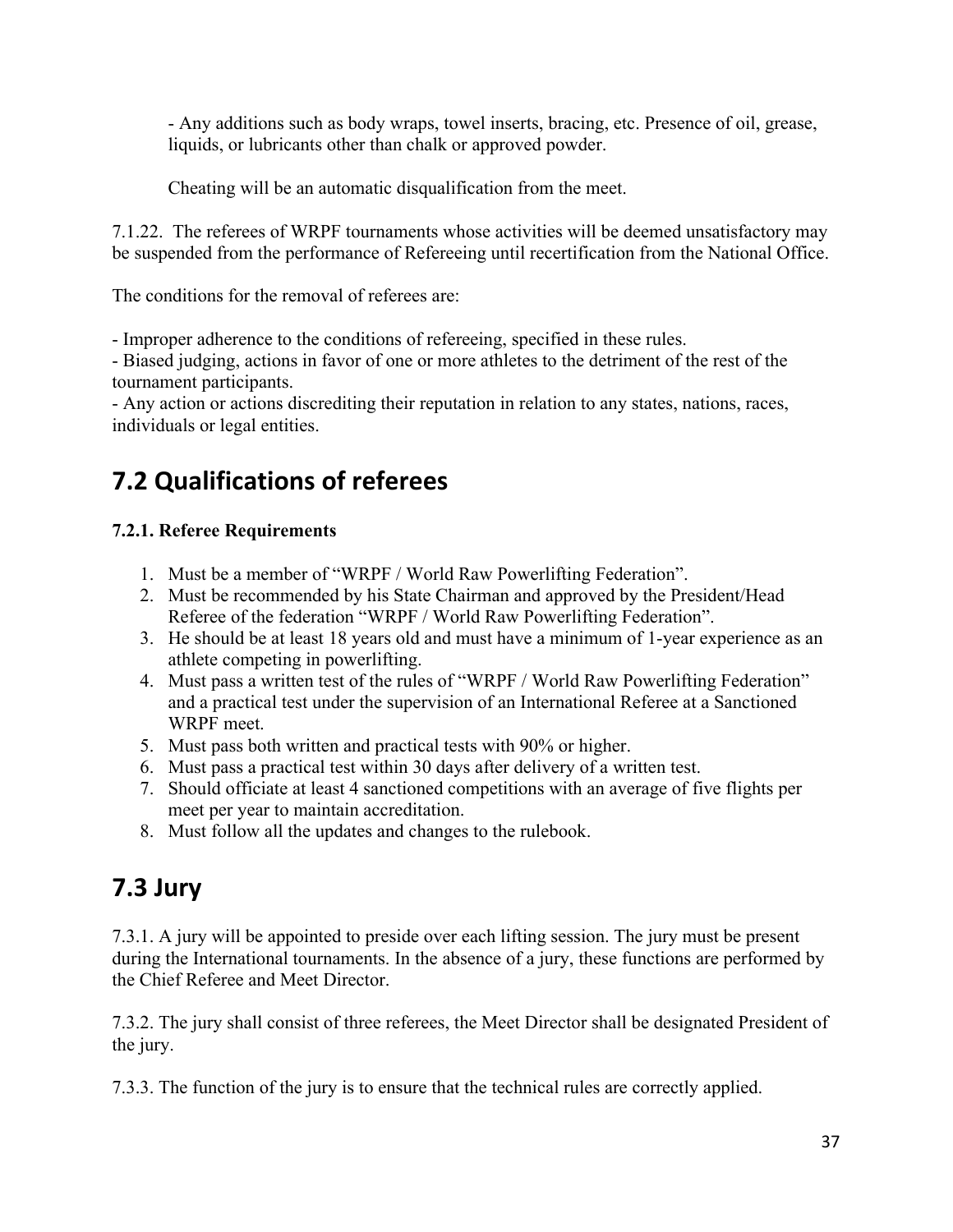7.3.4. During the competition the jury may, by a majority vote, replace any referee whose decisions in their opinion, prove him to be incompetent. The concerned referee must have received a warning prior to any action of dismissal. If a protest is made to the Jury against a referee, then the referee may be informed of the protest. The Jury should not put unnecessary stress on platform referees.

7.3.5. The impartiality of referees cannot be doubted, but a mistake in refereeing can be committed in good faith. In such a case, the referee shall be allowed to give his explanation for making the decision, which is the subject of his receiving a warning.

7.3.6. If a serious mistake occurs in the refereeing which is contrary to the technical rules, the jury may take appropriate action to correct the mistake. They may at their discretion, grant the lifter a further attempt.

7.3.7. The jury shall not at any time overrule or change the decisions of the referees.

7.3.8. The members of the jury will be positioned to ensure an unimpeded view of the competition.

7.3.9. Before each competition, the President of the jury must be sure that the members of the jury have a complete knowledge of their role and are warned about new rules which are described in the most current edition of the WRPF rulebook.

# <span id="page-37-0"></span>**VIII. EQUIPPED DIVISION**

#### <span id="page-37-1"></span>**SINGLY PLY**

#### **8,1 LIFTING SUIT (SQUAT SUIT AND DEADLIFT SUIT)**

8,1,1 The lifting suit shall consist of one-piece suit of single-ply material for Single Ply division or more for the Multiply division. The construction of the suit must be without any patches or padding and have a maximum overall material thickness not exceeding 1.3mm at any measured point, except at the seam. Any seams, false or otherwise, that in the opinion of the referees are incorporated into the costume purely as a form of reinforcement or bracing, shall invalidate the costume from being used in the competition. The straps must be worn over the shoulders at all times while lifting in competition.

8.1.2 The suit may be of any color or combination of colors. The lifting costume may bear the badge, emblem, and/or inscription of the lifter's nation, national association, manufacturer's logo or sponsor. Logos of offensive nature are not allowed.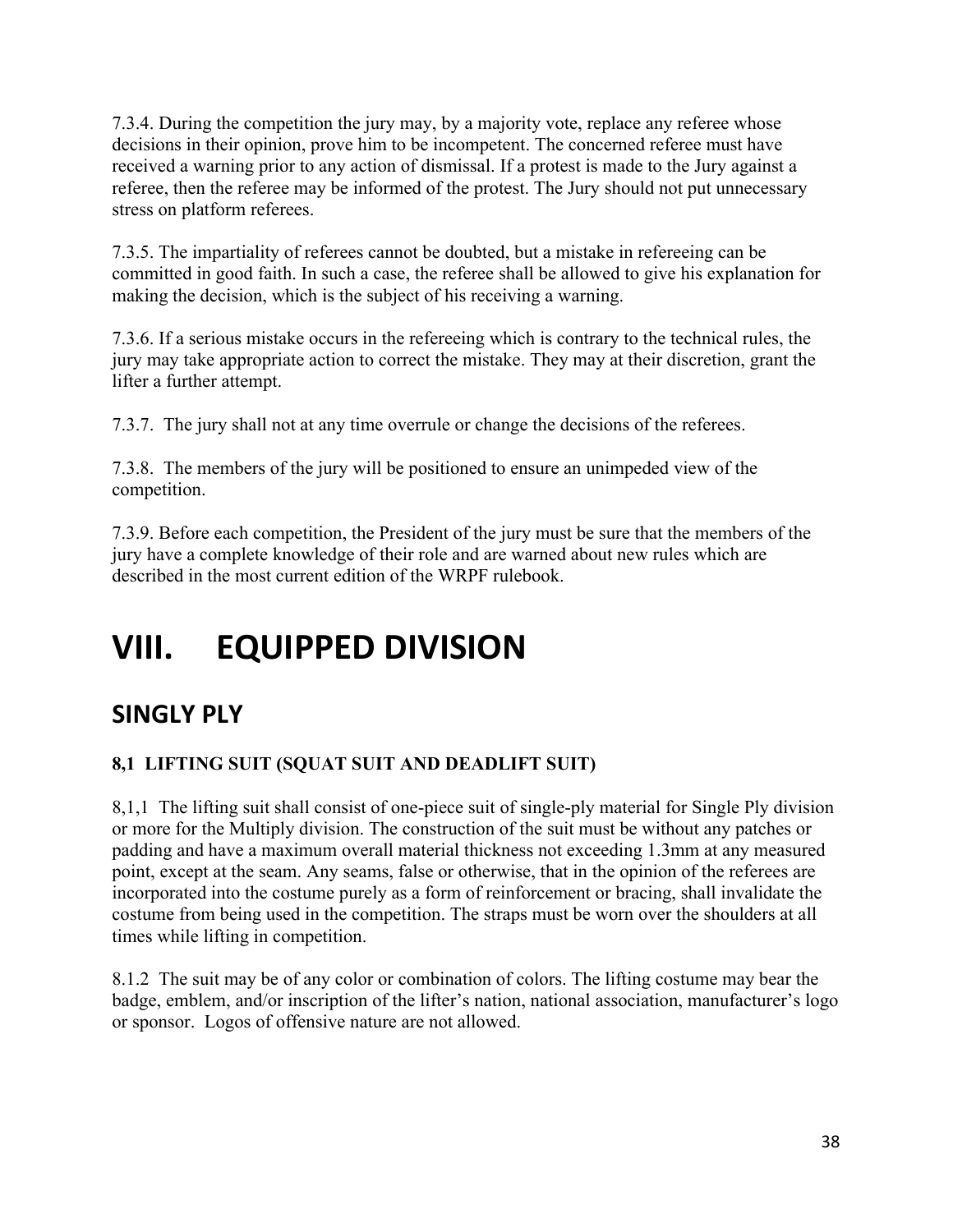8.1.3 Seams and hems must not exceed 3cm in width and 0.5cm in thickness. Seams may be protected or strengthened by narrow gauge webbing or stretch material not exceeding 2cm in width and 0.5cm in thickness.

8.1.4 Any alterations to the costume, which exceed the established widths, lengths or thickness previously stated, shall make the suit illegal for competition.

8.1.5 Any lifting suit where the straps have been shortened in any fashion must leave the excessive material intact. The Lifter may not stitch or reattach the excess material back down to the suit itself. The maximum amount the excess fabric (a.k.a. "tabs") may extend is 5cm above the new seam. Velcro is not allowed on the straps or any part of any lifting costume in the Single Ply division but are allowed in the Multiply division.

#### **8.2 BENCH SHIRT**

8.2.1Single-Ply bench shirts maybe worn for the bench press only. Its construction may only consist of a single-ply and must, as a whole, be of single material construction. The sleeves of the Bench Shirt must terminate above the elbows. The Single Ply shirt may have an open back with Velcro closure. The multi-ply bench shirt may be open back and consist of multiple layers.

8.2.2 T-shirts are not allowed under a Bench Shirt.

8.2.3 Velcro is allowed to fasten the Bench shirt on the lifter. Velcro can only be placed on the back of the shirt and must close the back of the shirt completely. It cannot go around the lifter otherwise it would be considered as multi-ply.

8.2.4 Patches or stitching may not be added anywhere on the lifters shirt so that they could give the lifter an unfair advantage.

8.2.5 The t-shirt worn by the lifter, must cover at least half the deltoid, and the lowest point of the front neckline cannot be below the nipple line. The collar on the front of the shirt cannot be wider than 3 cm.

8.2.6 The bench shirt may have additional non-supportive loops designed to facilitate securing the sleeves in place. They are to be sewn into the outside of the bench shirt directly behind the triceps. The loops are constructed of polyester material or nylon webbing and are not to exceed a width of 4cm and an-over length of 9 cm. The loop must consist of single-ply material and be attached in a loose fashion so as to permit the use of a hand or mechanical hook. Constructed of a single-ply material, the loop thickness may not exceed 0.3 cm.

#### <span id="page-38-0"></span>**MULTI-PLY**